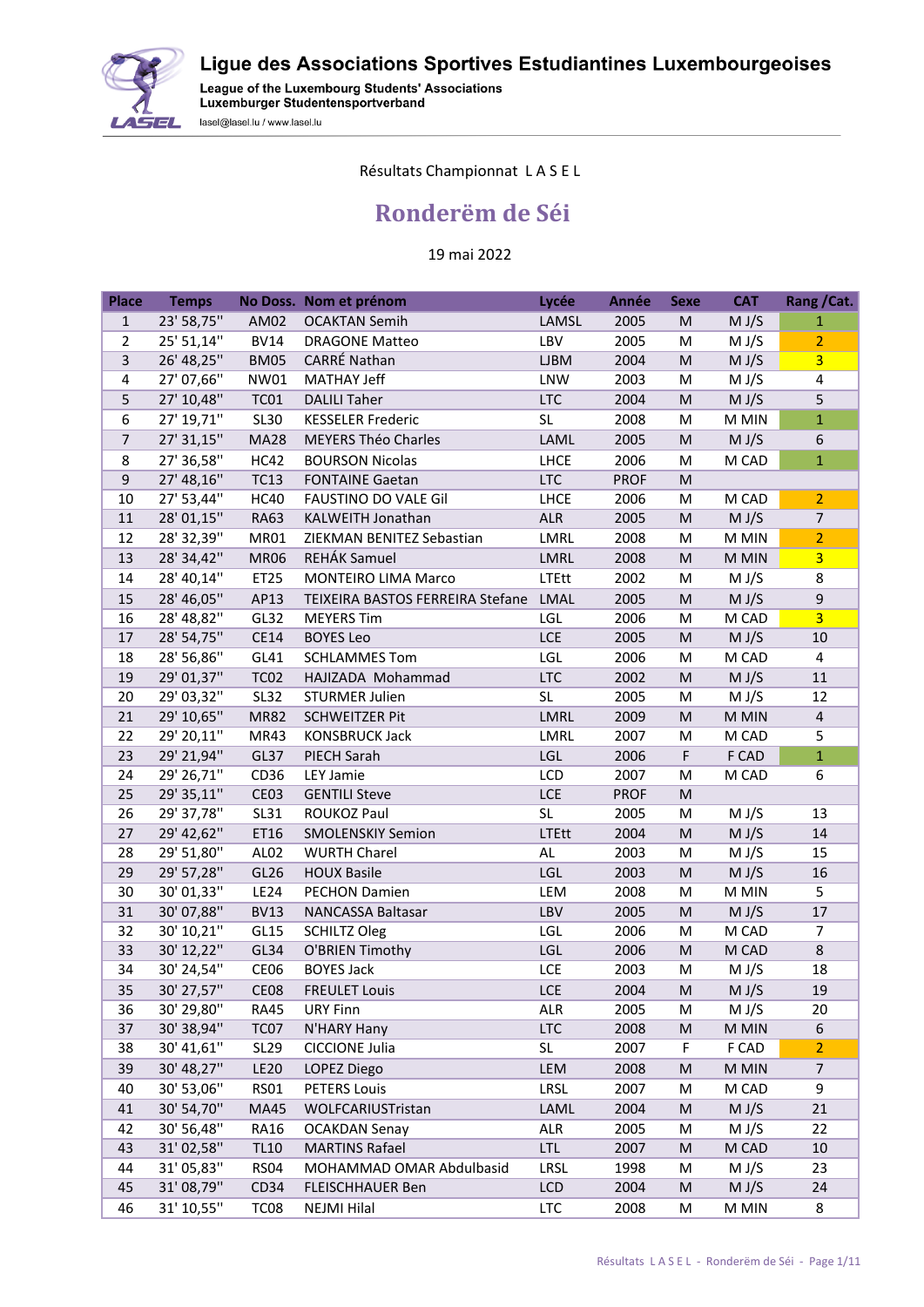| 47      | 31' 14,37"               | <b>MR87</b>      | <b>MURRAY Henry Alberto</b>      | LMRL         | 2009        | M                                                                                                          | M MIN | 9              |
|---------|--------------------------|------------------|----------------------------------|--------------|-------------|------------------------------------------------------------------------------------------------------------|-------|----------------|
| 48      | 31' 16,89"               | <b>MR95</b>      | <b>HILD Mathis</b>               | LMRL         | 2009        | M                                                                                                          | M MIN | 10             |
| 49      | 31' 19,19"               | GK04             | EL HAMDIOUI Hassan               | LGK          | 2006        | M                                                                                                          | M CAD | 11             |
| 50      | 31' 20,07"               | HC43             | LIBENS-THEIN Li                  | <b>LHCE</b>  | 2009        | F                                                                                                          | F MIN | $\mathbf{1}$   |
| 51      | 31' 21,99"               | EM03             | JAAS Joé                         | LPEM         | 2006        | ${\sf M}$                                                                                                  | M CAD | 12             |
| 52      | 31' 24,03"               | <b>LE18</b>      | KOTECKÁ Marie Anna               | LEM          | 2009        | F                                                                                                          | F MIN | 2 <sup>1</sup> |
| 53      | 31' 25,62"               | LE29             | SANTOS CARVALHEIRO José          | LEM          | 2006        | M                                                                                                          | M CAD | 13             |
|         |                          |                  |                                  |              |             |                                                                                                            |       |                |
| 54      | 31' 25,62"               | <b>MR29</b>      | <b>STEFFES Ted</b>               | LMRL         | 2008        | M                                                                                                          | M MIN | 11             |
| 55      | 31' 42,22"               | MR81             | <b>SCHWICKERT Dean</b>           | LMRL         | 2008        | $\mathsf{M}% _{T}=\mathsf{M}_{T}\!\left( a,b\right) ,\ \mathsf{M}_{T}=\mathsf{M}_{T}\!\left( a,b\right) ,$ | M MIN | 12             |
| 56      | 31' 48,55"               | <b>RS09</b>      | <b>FERREIRA Yann</b>             | LRSL         | 2004        | M                                                                                                          | M J/S | 25             |
| 57      | 31' 52,14"               | GE02             | <b>ORIGER Lola</b>               | <b>LGE</b>   | 2010        | F                                                                                                          | F MIN | 3 <sup>7</sup> |
| 58      | 32' 00,26"               | <b>CE15</b>      | PINTOLuca                        | LCE          | 2005        | M                                                                                                          | M J/S | 26             |
| 59      | 32' 06,44"               | <b>NB24</b>      | <b>GUEDES Len</b>                | <b>LNB</b>   | 2006        | M                                                                                                          | M CAD | 14             |
| 60      | 32' 08,76"               | AL12             | <b>KUPTSOV Valdislav</b>         | AL           | 2009        | M                                                                                                          | M MIN | 13             |
| 61      | 32' 13,20"               | AP10             | <b>MAIGA Ousmane</b>             | LMAL         | 2000        | ${\sf M}$                                                                                                  | M J/S | 27             |
| 62      | 32' 16,14"               | <b>CE42</b>      | <b>MARTELING Sam</b>             | LCE          | 2007        | M                                                                                                          | M CAD | 15             |
| 63      | 32' 17,76"               | ET30             | <b>BLEIMLING Dylan</b>           | <b>LTEtt</b> | 2005        | ${\sf M}$                                                                                                  | M J/S | 28             |
| 64      | 32' 22,28"               | <b>RA15</b>      | <b>STRAUS GRATIAS Luis</b>       | ALR          | 2008        | M                                                                                                          | M MIN | 14             |
| 65      | 32' 25,50"               | <b>MR67</b>      | <b>KRECKÉ Mex</b>                | LMRL         | 2009        | M                                                                                                          | M MIN | 15             |
| 66      | 32' 30,98"               | <b>MA04</b>      | <b>BRAUN Lenny</b>               | LAML         | 2005        | M                                                                                                          | M J/S | 29             |
| 67      | 32' 33,62"               | <b>CD87</b>      | <b>THOSS Alain</b>               | LCD          | <b>PROF</b> | M                                                                                                          |       |                |
|         |                          |                  | <b>BEISSEL Antoine</b>           | AL           |             |                                                                                                            | M MIN |                |
| 68      | 32' 37,03"               | AL08             |                                  |              | 2009        | M                                                                                                          |       | 16             |
| 69      | 32' 39,40"               | EM01             | <b>SERRIG Jules</b>              | LPEM         | 2003        | M                                                                                                          | M J/S | 30             |
| 70      | 32' 41,85"               | <b>MR38</b>      | <b>NILLES Pit</b>                | LMRL         | 2008        | M                                                                                                          | M MIN | 17             |
| 71      | 32' 46,02"               | <b>HC31</b>      | <b>KRINGS Yann</b>               | <b>LHCE</b>  | 2008        | M                                                                                                          | M MIN | 18             |
| 72      | 32' 48,35"               | <b>HC27</b>      | <b>BRUCH Philippe</b>            | LHCE         | 2009        | M                                                                                                          | M MIN | 19             |
| 73      | 32' 51,01"               | <b>HC45</b>      | <b>DAVID Alexander</b>           | <b>LHCE</b>  | 2006        | M                                                                                                          | M CAD | 16             |
| 74      | 32' 53,10"               | <b>LE30</b>      | <b>SCHANTZEN Simeon</b>          | LEM          | 2008        | M                                                                                                          | M MIN | 20             |
| 75      | 32' 55,79"               | <b>TL12</b>      | <b>ERNZEN Louis</b>              | <b>LTL</b>   | 2006        | M                                                                                                          | M CAD | 17             |
| 76      | 33'07,19"                | AL01             | OLIBONI Don                      | AL           | 2002        | M                                                                                                          | M J/S | 31             |
| $77 \,$ | 33' 19,04"               | GL <sub>29</sub> | <b>MAX Louis</b>                 | <b>LGL</b>   | 2008        | M                                                                                                          | M MIN | 21             |
| 78      | 33' 25,26"               | <b>MA23</b>      | <b>HOMER William</b>             | LAML         | 2005        | M                                                                                                          | M J/S | 32             |
| 79      | 33' 28,52"               | MA31             | <b>PISARSKIS Paulius</b>         | LAML         | 2009        | ${\sf M}$                                                                                                  | M MIN | 22             |
| 80      | 33' 32, 22"              | <b>MR48</b>      | <b>GONÇALVES Maxime</b>          | LMRL         | 2007        | M                                                                                                          | M CAD | 18             |
| 81      | 33' 38,87"               | <b>BV11</b>      | <b>BIANCHI Mattis</b>            | LBV          | 2008        | M                                                                                                          |       | 23             |
|         |                          |                  |                                  |              |             |                                                                                                            | M MIN |                |
| 82      | 33' 55,21"               | CE43             | <b>EVRARD Luca</b>               | LCE          | 2008        | M                                                                                                          | M MIN | 24             |
| 83      | 33' 57,36"               | <b>LE01</b>      | <b>AUST Mich</b>                 | LEM          | 2008        | M                                                                                                          | M MIN | 25             |
| 84      | 34' 00,97"               | CD41             | <b>SCHEIDWEILER Jim</b>          | LCD          | 2004        | M                                                                                                          | M J/S | 33             |
| 85      | 34' 03,38"               | CD38             | <b>DAHM Felix</b>                | <b>LCD</b>   | 2006        | ${\sf M}$                                                                                                  | M CAD | 19             |
| 86      | 34' 05,30"               | <b>MA35</b>      | SPRINGER Charles Félix Samuel    | LAML         | 2005        | M                                                                                                          | M J/S | 34             |
| 87      | 34' 07,75"               | TC04             | <b>TASRI Sami</b>                | <b>LTC</b>   | 2005        | ${\sf M}$                                                                                                  | M J/S | 35             |
| 88      | 34' 10,46"               | RS03             | <b>FEDERSPIEL Maurice</b>        | LRSL         | 2006        | M                                                                                                          | M CAD | 20             |
| 89      | 34' 13,38"               | HC44             | <b>BRESSLER Léonie</b>           | <b>LHCE</b>  | 2006        | F                                                                                                          | F CAD | 3 <sup>1</sup> |
| 90      | 34' 17,76"               | <b>MA05</b>      | <b>BROCKHOFF Tim Paul Michel</b> | LAML         | 2004        | M                                                                                                          | M J/S | 36             |
| 91      | 34' 21,76"               | <b>CE22</b>      | <b>FRONDIZI Alessio</b>          | LCE          | 2006        | ${\sf M}$                                                                                                  | M CAD | 21             |
| 92      | 34' 24,16"               | <b>MA17</b>      | VANERZYPENStanley                | LAML         | 2004        | M                                                                                                          | M J/S | 37             |
| 93      | 34' 30,74"               | <b>MR02</b>      | <b>THREINEN Cédric</b>           | LMRL         | 2008        | M                                                                                                          | M MIN | 26             |
| 94      | 34' 32,14"               | MR05             | <b>SABBOURI Mathis</b>           | LMRL         | 2008        | M                                                                                                          | M MIN | 27             |
| 95      | 34' 34,41"               | MR <sub>23</sub> | <b>BERTOCCHINI Eduardo</b>       | LMRL         | 2007        | M                                                                                                          | M CAD | 22             |
| 96      | 34' 370"                 | CD54             | <b>FEIDER Lenny</b>              | LCD          | 2003        | M                                                                                                          | M J/S | 38             |
| 97      | 34' 47,08"               | <b>BM10</b>      | <b>AMIRI Bilal Ahmad</b>         | <b>LJBM</b>  | 2006        | ${\sf M}$                                                                                                  | M CAD | 23             |
| 98      | 35' 02,96"               | GL39             | RICHARD Laetitia                 | LGL          | 2004        | F                                                                                                          | F J/S | $\mathbf{1}$   |
| 99      | 35' 04,46"               | LE11             | <b>GREGOR Niklas</b>             | LEM          | 2008        | ${\sf M}$                                                                                                  | M MIN | 28             |
|         | 35' 06,48"               |                  |                                  |              |             |                                                                                                            |       |                |
| 100     |                          | ET04             | <b>SANTOS CARVALHO Patrick</b>   | LTEtt        | 2008        | M                                                                                                          | M MIN | 29             |
| 101     | 35' 08,05"               | <b>LE12</b>      | <b>HODGSON William</b>           | LEM          | 2008        | M                                                                                                          | M MIN | 30             |
|         |                          |                  |                                  |              |             |                                                                                                            |       |                |
| 102     | 35' 11,18"               | CE <sub>26</sub> | <b>HAAG Hugo</b>                 | LCE          | 2006        | M                                                                                                          | M CAD | 24             |
| 103     | 35' 13,37"               | <b>CE23</b>      | DE JONG Ben                      | LCE          | 2006        | ${\sf M}$                                                                                                  | M CAD | 25             |
| 104     | 35' 14,57"               | <b>CE17</b>      | <b>NOESEN Luca</b>               | LCE          | 2006        | M                                                                                                          | M CAD | 26             |
| 105     | 35' 16,87"<br>35' 18,65" | <b>MR26</b>      | <b>ALBRECHTSEN Victor</b>        | LMRL         | 2008        | M                                                                                                          | M MIN | 31             |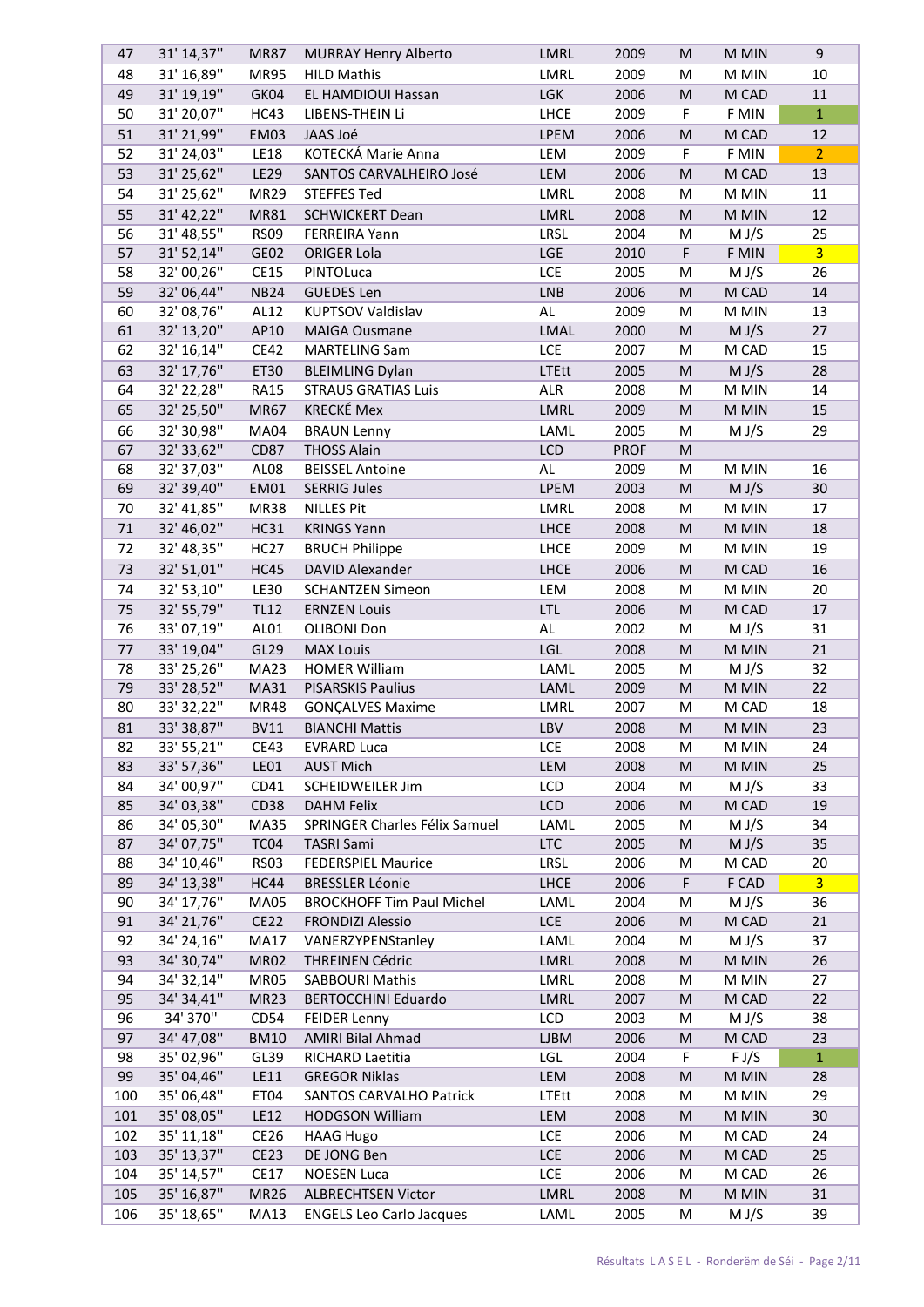| 107 | 35' 20,57"  | <b>LE22</b>      | <b>MARTINS GONÇALVES Laura</b>         | LEM         | 2007 | F           | F CAD | $\overline{4}$ |
|-----|-------------|------------------|----------------------------------------|-------------|------|-------------|-------|----------------|
| 108 | 35' 40,87"  | GL28             | <b>MAGGI Valentin</b>                  | LGL         | 2008 | M           | M MIN | 32             |
| 109 | 35' 43,79"  | <b>BV10</b>      | <b>BIANCHI Matteo</b>                  | LBV         | 2008 | M           | M MIN | 33             |
| 110 | 35' 46,09"  | <b>MA27</b>      | <b>MEYERS Max Daniel</b>               | LAML        | 2007 | M           | M CAD | 27             |
| 111 | 35' 48,99"  | <b>RS10</b>      | <b>PETERS Emilie</b>                   | <b>LRSL</b> | 2004 | F           | F J/S | 2 <sup>7</sup> |
| 112 | 35' 51,80"  | AP23             | SOUSA MACHADO Luis Miguel              | LMAL        | 2005 | M           | M J/S | 40             |
| 113 | 35' 53,63"  | <b>EM02</b>      | <b>BERG Nicolas</b>                    | <b>LPEM</b> | 2007 | M           | M CAD | 28             |
| 114 | 36' 00,28"  | MA21             | <b>GOOSSENS Oscar</b>                  | LAML        | 2009 | M           | M MIN | 34             |
| 115 | 36' 03,03"  | CE16             | <b>DOERFEL Tom</b>                     | <b>LCE</b>  | 2005 | M           | M J/S | 41             |
| 116 | 36' 04,82"  | <b>MA20</b>      | GOOSSENS Emma                          | LAML        | 2004 | $\mathsf F$ | F J/S | $\overline{3}$ |
|     |             |                  |                                        |             |      |             |       |                |
| 117 | 36' 06,99"  | AL04             | <b>DEMUTH Luca</b>                     | AL          | 2005 | M           | M J/S | 42             |
| 118 | 36' 10,77"  | <b>MA25</b>      | LAURENT Guillaume François Xavier LAML |             | 2006 | M           | M CAD | 29             |
| 119 | 36' 13,07"  | <b>NW07</b>      | <b>HOFFMANN Matthieu</b>               | <b>LNW</b>  | 2004 | M           | M J/S | 43             |
| 120 | 36' 14,78"  | 129              | <b>DROSTE Helena</b>                   | <b>LMRL</b> | 2004 | F           | F J/S | 4              |
| 121 | 36' 21,94"  | <b>MR22</b>      | <b>BLASEN Sacha</b>                    | LMRL        | 2008 | M           | M MIN | 35             |
| 122 | 36' 23,72"  | AP24             | OLIVEIRA DIAS André                    | LMAL        | 2005 | M           | M J/S | 44             |
| 123 | 36' 25,38"  | <b>MA01</b>      | AMMAR Yassine Ashraf Abdelhady Al LAML |             | 2007 | M           | M CAD | 30             |
| 124 | 36' 29,01"  | GL52             | EZEKIELMuriel                          | LGL         | 2008 | F           | F MIN | $\overline{4}$ |
| 125 | 36' 33, 21" | 102              | <b>DANCAUSSE Wato</b>                  | <b>LMRL</b> | 2009 | M           | M MIN | 36             |
| 126 | 36' 360"    | GL16             | <b>EDDYSSON Kim</b>                    | LGL         | 2003 | F           | F J/S | 5              |
| 127 | 36' 38,57"  | CD40             | KÜTTEN Noé                             | LCD         | 2007 | ${\sf M}$   | M CAD | 31             |
|     |             |                  |                                        |             |      |             |       |                |
| 128 | 36' 41,33"  | GL <sub>23</sub> | <b>HAKIM Paul</b>                      | LGL         | 2004 | M           | M J/S | 45             |
| 129 | 36' 43,88"  | PF09             | DE JAGER BOOS Liane                    | <b>EPFL</b> | 2009 | F           | F MIN | 5              |
| 130 | 36' 48,96"  | <b>MR93</b>      | KLEMMER SIEBENALER Lena                | LMRL        | 2009 | F           | F MIN | 6              |
| 131 | 36' 53,56"  | CD43             | WINANDY Charel                         | <b>LCD</b>  | 2003 | M           | M J/S | 46             |
| 132 | 36' 57,16"  | GL30             | <b>MATHES Yana</b>                     | LGL         | 2003 | F           | F J/S | 6              |
| 133 | 36' 59,69"  | <b>BM11</b>      | AYMAQ Mustafa                          | <b>LJBM</b> | 2006 | M           | M CAD | 32             |
| 134 | 37' 02,11"  | CE31             | SIEBENALER Sven                        | LCE         | 2007 | M           | M CAD | 33             |
| 135 | 37' 04,30"  | <b>CE44</b>      | <b>FERREIRA Noah</b>                   | LCE         | 2008 | M           | M MIN | 37             |
| 136 | 37' 09,24"  | <b>CE30</b>      | <b>THEISEN Mats</b>                    | LCE         | 2007 | M           | M CAD | 34             |
| 137 | 37' 10,73"  | <b>MR39</b>      | NIKIC Marko                            | LMRL        | 2008 | M           | M MIN | 38             |
| 138 | 37' 130"    | CE41             | PALMISANO Fabio                        | LCE         | 2007 | M           | M CAD | 35             |
| 139 | 37' 14,63"  | <b>HC30</b>      | <b>KAYL Cédric</b>                     | <b>LHCE</b> | 2009 | M           | M MIN | 39             |
| 140 | 37' 150"    | MR91             | <b>LESS Tim</b>                        | LMRL        | 2008 | M           | M MIN | 40             |
| 141 | 37' 17,96"  | GL11             | <b>COMPARETTO Matteo</b>               | LGL         | 2007 | M           | M CAD | 36             |
| 142 | 37' 21,39"  | AP20             | <b>LOPES MARTINS Ricardo</b>           | LMAL        | 2004 | M           | M J/S | 47             |
| 143 | 37' 24,26"  | GL35             | <b>OPREA Giulia</b>                    | LGL         | 2007 | F           | F CAD | 5              |
| 144 | 37' 27,82"  | <b>BM01</b>      | <b>ROLLA Filip</b>                     | <b>LJBM</b> | 2003 |             | M J/S | 48             |
|     |             |                  |                                        |             |      | M           |       |                |
| 145 | 37' 30,36"  | AP29             | <b>MOTA BARROS David</b>               | LMAL        | 2004 | M           | M J/S | 49             |
| 146 | 37' 34,01"  | ET19             | RASLAN Wadah                           | LTEtt       | 2005 | M           | M J/S | 50             |
| 147 | 37' 41,58"  | AE02             | <b>THILL Sara</b>                      | <b>LTA</b>  | 2004 | F           | F J/S | $\overline{7}$ |
| 148 | 37' 48,86"  | LE37             | <b>VANDERVEKEN Eric</b>                | LEM         | 2009 | М           | M MIN | 41             |
| 149 | 37' 51,73"  | <b>NB13</b>      | PEREIRA BARBOSO Mauro                  | <b>LNB</b>  | 2002 | M           | M J/S | 51             |
| 150 | 37' 54,19"  | <b>LE32</b>      | <b>SCHMIT Chris</b>                    | LEM         | 2008 | M           | M MIN | 42             |
| 151 | 37' 54,57"  | LE04             | <b>CLEES Lou</b>                       | LEM         | 2007 | M           | M CAD | 37             |
| 152 | 37' 54,86"  | <b>LE25</b>      | PINHO ALMEIDA Tomas                    | LEM         | 2006 | M           | M CAD | 38             |
| 153 | 37' 56,98"  | PF03             | <b>GOMES ALMEIDA Rafael</b>            | <b>EPFL</b> | 2005 | M           | M J/S | 52             |
| 154 | 37' 57,41"  | <b>NB23</b>      | <b>MAIRE Eric</b>                      | <b>LNB</b>  | 2006 | M           | M CAD | 39             |
| 155 | 37' 58,31"  | MA33             | <b>REITER Ben Alessio</b>              | LAML        | 2003 | ${\sf M}$   | M J/S | 53             |
| 156 | 37' 59,46"  | TC <sub>09</sub> | ALNASR Mustafa                         | <b>LTC</b>  | 2005 | M           | M J/S | 54             |
| 157 | 37' 59,81"  | <b>TC10</b>      | <b>DEME Mikayrou</b>                   | <b>LTC</b>  | 2003 | M           | M J/S | 55             |
| 158 | 38' 00,35"  | <b>RA49</b>      | <b>RECKINGER Leonie</b>                | ALR         | 2006 | F           | F CAD | 6              |
| 159 | 38' 00,87"  | <b>CE52</b>      | <b>REILES Robyn</b>                    | <b>LCE</b>  | 2008 | M           | M MIN | 43             |
|     | 38' 01,37"  |                  |                                        |             |      |             |       |                |
| 160 |             | <b>CE40</b>      | <b>STEIN Max</b>                       | LCE         | 2007 | M           | M CAD | 40             |
| 161 | 38' 02,19"  | <b>CE32</b>      | <b>GOMES SERRA Marco</b>               | <b>LCE</b>  | 2006 | M           | M CAD | 41             |
| 162 | 38' 05,94"  | GL17             | <b>FERNANDEZ Eva</b>                   | LGL         | 2003 | F           | F J/S | 8              |
| 163 | 38' 07,82"  | <b>CE50</b>      | FREULET Jean                           | <b>LCE</b>  | 2009 | M           | M MIN | 44             |
| 164 | 38' 09,69"  | CE09             | <b>GIESSER Len</b>                     | LCE         | 2003 | M           | M J/S | 56             |
| 165 | 38' 09,93"  | <b>MR36</b>      | PIERRARD Victor                        | LMRL        | 2008 | M           | M MIN | 45             |
|     | 38' 10,17"  | <b>MR30</b>      | SEVILLA Chris                          | LMRL        | 2007 | M           | M CAD | 42             |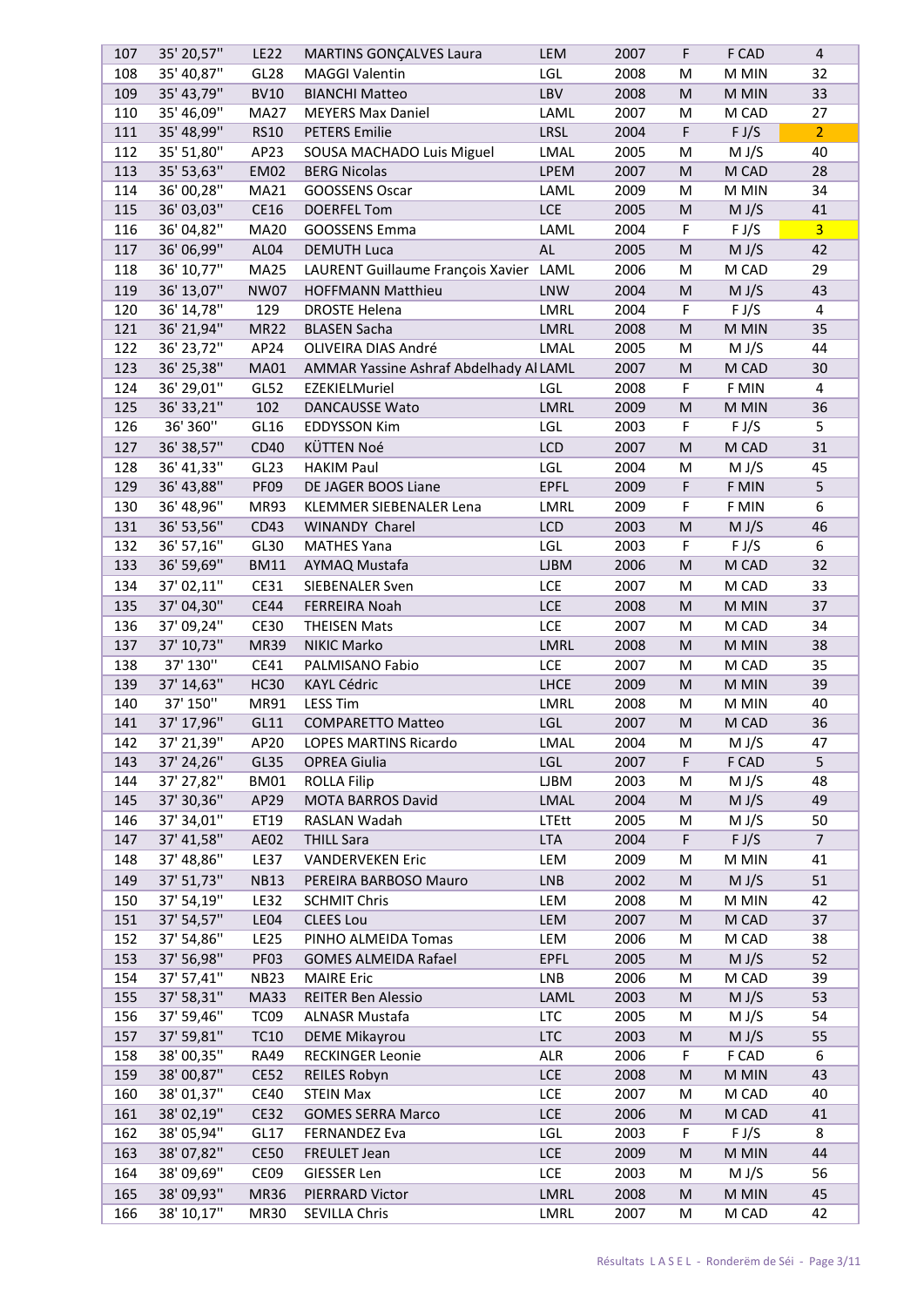| 167        | 38' 10,41"               | <b>CE25</b>                | <b>FERNANDES Maxim</b>                             | <b>LCE</b>        | 2005         | M         | M J/S          | 57             |
|------------|--------------------------|----------------------------|----------------------------------------------------|-------------------|--------------|-----------|----------------|----------------|
| 168        | 38' 10,81"               | <b>HC46</b>                | <b>GUTTERMANN Timo</b>                             | LHCE              | 2006         | M         | M CAD          | 43             |
| 169        | 38' 14,92"               | <b>RA52</b>                | <b>BREUER Amy</b>                                  | <b>ALR</b>        | 2009         | F         | F MIN          | $\overline{7}$ |
| 170        | 38' 19,21"               | AL16                       | <b>TOCA Petru</b>                                  | AL                | 2009         | M         | M MIN          | 46             |
| 171        | 38' 20,63"               | 114                        | <b>MARCHIORI Ugo</b>                               | <b>LMRL</b>       | 2009         | M         | M MIN          | 47             |
| 172        | 38' 22,71"               | <b>LE27</b>                | <b>RICHARTZ Marie</b>                              | LEM               | 2006         | F         | F CAD          | $\overline{7}$ |
| 173        | 38' 25,12"               | RA61                       | <b>FRIN Max</b>                                    | <b>ALR</b>        | 2005         | M         | M J/S          | 58             |
| 174        | 38' 27,67"               | <b>MR80</b>                | <b>STREITZ Nicolas</b>                             | LMRL              | 2009         | M         | M MIN          | 48             |
| 175        | 38' 29,81"               | GL13                       | <b>COTTER Chloé</b>                                | LGL               | 2007         | F         | F CAD          | $\,8\,$        |
| 176        | 38' 32,67"               | <b>RA30</b>                | <b>ENGEL Claire</b>                                | ALR               | 2007         | F         | F CAD          | 9              |
| 177        | 38' 35,38"               | <b>RA13</b>                | ROSSILazelo                                        | <b>ALR</b>        | 2004         | M         | M J/S          | 59             |
| 178        | 38' 37,20"               | 118                        | <b>KATONA Jean</b>                                 | LMRL              | 2009         | M         | $M$ MIN        | 49             |
| 179        | 38' 40,14"               | <b>MA40</b>                | <b>VANDENDORPE Lisa</b>                            | LAML              | 2006         | F         | F CAD          | 10             |
| 180        | 38' 42,32"               | CD52                       | WEIS June                                          | LCD               | 2009         | F         | F MIN          | 8              |
| 181        | 38' 45,85"               | GL49                       | ZAKAR Lörinc                                       | LGL               | 2006         | M         | M CAD          | 44             |
| 182        | 38' 49,58"               | GK09                       | <b>MARX Alex</b>                                   | LGK               | 2006         | M         | M CAD          | 45             |
| 183        | 38' 54,49"               | MR61                       | <b>SCHMIT Vin</b>                                  | LMRL              | 2008         | M         | M MIN          | 50             |
|            |                          |                            | <b>REUTER Levin</b>                                |                   |              |           |                | 51             |
| 184        | 38' 55,35"               | MR63                       |                                                    | LMRL              | 2009         | M         | M MIN          |                |
| 185        | 38' 58,13"               | <b>MR37</b>                | PETESCH Jo                                         | LMRL              | 2008         | M         | M MIN          | 52             |
| 186        | 38' 59,82"               | MA34                       | <b>SCHON Tim</b>                                   | LAML              | 2003         | M         | M J/S          | 60             |
| 187        | 39' 02,08"               | <b>CE02</b>                | <b>MEYER Thierry</b>                               | <b>LCE</b>        | <b>PROF</b>  | M         |                |                |
| 188        | 39' 03,60"               | CE21                       | EIFFES Len                                         | LCE               | 2005         | M         | M J/S          | 61             |
| 189        | 39' 04,54"               | HC06                       | <b>BOURSON Thomas</b>                              | LHCE              | 2010         | M         | M MIN          | 53             |
| 190        | 39' 06,77"               | <b>MA02</b>                | <b>ARENDT Mathieu</b>                              | LAML              | 2003         | M         | M J/S          | 62             |
| 191        | 39' 09,29"               | AP28                       | <b>SCHRANK Julien</b>                              | LMAL              | 2004         | ${\sf M}$ | M J/S          | 63             |
| 192        | 39' 12,12"               | <b>MR97</b>                | <b>HANSEN Thibault</b>                             | LMRL              | 2009         | M         | M MIN          | 54             |
| 193        | 39' 14,08"               | <b>RA17</b>                | <b>RECKINGER Nelly</b>                             | <b>ALR</b>        | 2009         | F         | F MIN          | 9              |
| 194        | 39' 16,40"               | ET33                       | <b>TREIS Sam</b>                                   | <b>LTEtt</b>      | 2003         | M         | M J/S          | 64             |
| 195        | 39' 18,18"               | CD19                       | <b>SCHOLER Julie</b>                               | LCD               | 2009         | F         | F MIN          | 10             |
| 196        | 39' 22,89"               | <b>CE20</b>                | <b>BERMES Tim</b>                                  | LCE               | 2006         | M         | M CAD          | 46             |
| 197        | 39' 27,84"               | LE13                       | HOFFMANN Johanna                                   | LEM               | 2008         | F         | F MIN          | 11             |
| 198        | 39' 30,48"               | GL42                       | <b>SCHMIT Marie</b>                                | LGL               | 2004         | F         | F J/S          | 9              |
| 199        | 39' 33,07"               | MR16                       | <b>FEYDER Luisa</b>                                | LMRL              | 2008         | F         | F MIN          | 12             |
| 200        | 39' 33,35"               | GL18                       | <b>GABBANA Emmanuel</b>                            | LGL               | 2007         | F         | F CAD          | 11             |
| 201        | 39' 33,58"               | <b>MR85</b>                | REITZ Julie                                        | LMRL              | 2008         | F         | F MIN          | 13             |
| 202        | 39' 35,66"               | <b>MR76</b>                | BEVILACQUA Jonah                                   | LMRL              | 2010         | M         | M MIN          | 55             |
| 203        | 39' 37,41"               | <b>MR07</b>                | <b>PANDOLFI Loris</b>                              | LMRL              | 2008         | M         | M MIN          | 56             |
| 204        | 39' 39,20"               | AP02                       | <b>STRAUSS Kyle</b>                                | LMAL              | 2007         | M         | M CAD          | 47             |
| 205        | 39' 40,74"               | ET14                       | <b>DELGADO GOMES Tiago</b>                         | <b>LTEtt</b>      | 2003         | M         | M J/S          | 65             |
| 206        | 39' 42,66"               | ET20                       | <b>BAUER Gregory</b>                               | <b>LTEtt</b>      | 2003         | M         | M J/S          | 66             |
| 207        | 39' 43,20"               | <b>CE29</b>                | <b>COUCKE Dries</b>                                | <b>LCE</b>        | 2006         | M         | M CAD          | 48             |
| 208        | 39' 43,42"               | MR11                       | LUTGEN Milla                                       | LMRL              | 2007         | F         | F CAD          | 12             |
| 209        | 39' 45,67"               | CD31                       | <b>ESCHENAUER Yanko</b>                            | LCD               | 2008         | M         | M MIN          | 57             |
| 210        | 39' 47,23"               | <b>CE67</b>                | <b>GLODEN Anne</b>                                 | LCE               | 2008         | F         | F MIN          | 14             |
| 211        | 39' 49,81"               | <b>CE69</b>                | <b>ANTONY Leely</b>                                | <b>LCE</b>        | 2008         | F         | F MIN          | 15             |
| 212        | 39' 52,45"               | <b>BM02</b>                | LEBEDEVA Varvara                                   | <b>LJBM</b>       | 2003         | F         | F J/S          | 10             |
| 213        | 39' 54,41"               | GL22                       | GÖRMER Lauren                                      | LGL               | 2007         | F         | F CAD          | 13             |
| 214        | 39' 55,89"               | GL36                       | PEYER Lynn                                         | LGL               | 2007         | F         | F CAD          | 14             |
| 215        | 39' 56,72"               | <b>MR20</b>                | <b>CABRAL DETAILLE Elisio</b>                      | LMRL              | 2007         | M         | M CAD          | 49             |
| 216        | 39' 56,97"               | MR15                       | <b>GEIMER Laurie</b>                               | LMRL              | 2007         | F         | F CAD          | 15             |
| 217        | 39' 57,16"               | MR13                       | KÜBLER Phil Mathias                                | LMRL              | 2007         | ${\sf M}$ | M CAD          | 50             |
|            |                          |                            |                                                    | LCE               |              |           |                | 16             |
| 218        | 39' 57,35"               | CE63                       | <b>WARKEN Sophie</b>                               |                   | 2006         | F         | F CAD          |                |
| 219        | 39' 57,63"               | CE71                       | <b>SCHILTZ Amélie</b>                              | LCE               | 2008         | F         | F MIN          | 16             |
| 220        | 39' 58,78"               | ET23                       | <b>GRASSINI Philippe</b>                           | <b>LTEtt</b>      | 2004         | M         | M J/S          | 67             |
| 221        | 40' 01,92"               | <b>MR18</b>                | DUCHÊNE Léo Xing Yu                                | LMRL              | 2008         | M         | M MIN          | 58             |
| 222        | 40' 05,10"               | GL05                       | <b>BERNA Tim</b>                                   | LGL               | 2003         | M         | M J/S          | 68             |
| 223        | 40' 07,01"               | MA11                       | DUMAYE Clément Jean Lothaire                       | LAML              | 2004         | M         | M J/S          | 69             |
| 224        | 40' 10,90"               | <b>MA38</b>                | TRIGNOL Raphaël Jean-Pierre                        | LAML              | 2004         | M         | M J/S          | 70             |
|            |                          |                            |                                                    |                   |              |           |                |                |
| 225<br>226 | 40' 12,83"<br>40' 14,57" | <b>CE37</b><br><b>BV21</b> | <b>AKHTYAMOV Marcel</b><br>AMAH-TCHOUTCHOUI Matteo | <b>LCE</b><br>LBV | 2008<br>2008 | M         | M MIN<br>M MIN | 59<br>60       |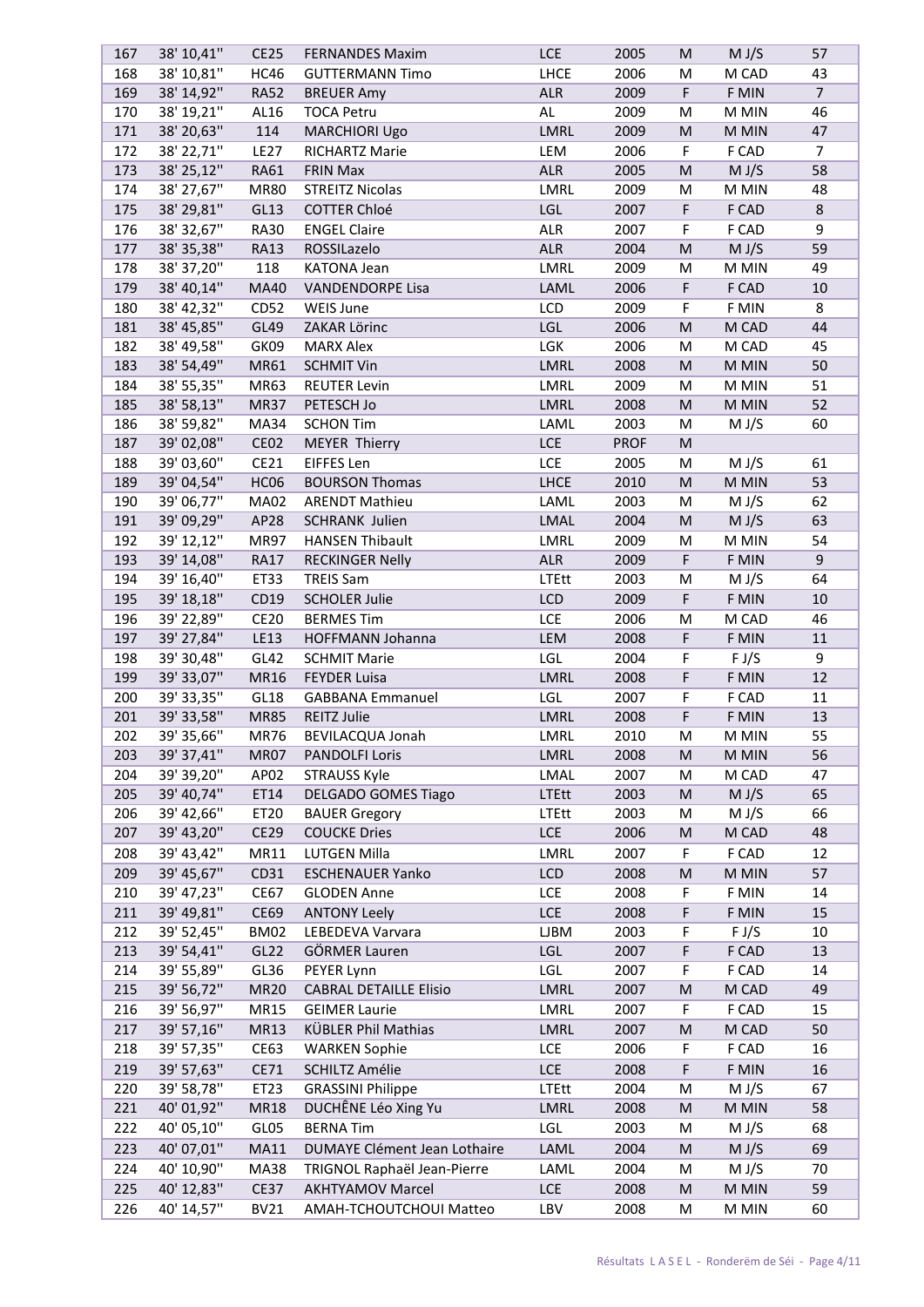| 227        | 40' 17,19"               | <b>LE17</b>      | <b>KOCH Amélie</b>               | LEM               | 2005                | F         | F J/S              | 11 |
|------------|--------------------------|------------------|----------------------------------|-------------------|---------------------|-----------|--------------------|----|
| 228        | 40' 28,30"               | <b>CE28</b>      | <b>WERNER Pietro</b>             | <b>LCE</b>        | 2005                | M         | M J/S              | 71 |
| 229        | 40' 30,86"               | ET15             | <b>GARCÍA ROSAL Diego</b>        | <b>LTEtt</b>      | 2003                | M         | M J/S              | 72 |
| 230        | 40' 33,64"               | <b>RS05</b>      | <b>WEYDERT Emma</b>              | LRSL              | 2004                | F         | $F J/\overline{S}$ | 12 |
| 231        | 40' 35,52"               | LE14             | <b>HOFFMANN Noah</b>             | LEM               | 2006                | ${\sf M}$ | M CAD              | 51 |
| 232        | 40' 38,60"               | EM04             | <b>MARTORANA Andrea</b>          | LPEM              | 2006                | M         | M CAD              | 52 |
| 233        | 40' 46,24"               | LE39             | <b>WAGNER Alex</b>               | LEM               | 2007                | M         | M CAD              | 53 |
| 234        | 40' 47,90"               | LE03             | CHABRIAC BIRNBAUM Noah           | LEM               | 2007                | M         | M CAD              | 54 |
| 235        | 40' 50,26"               | <b>NB06</b>      | <b>REILAND Lino</b>              | <b>LNB</b>        | 2008                | M         | M MIN              | 61 |
| 236        | 40' 54,55"               | MR14             | <b>KEMP Jill</b>                 | LMRL              | 2008                | F         | F MIN              | 17 |
| 237        | 40' 54,97"               | <b>CE34</b>      | <b>MULLER Leo</b>                | <b>LCE</b>        | 2008                | M         | M MIN              | 62 |
| 238        | 40' 57,57"               | GL27             | <b>KLOPP Arno</b>                | LGL               | 2008                | M         | M MIN              | 63 |
| 239        | 41'02,10"                | ET13             | <b>ELSEN Pit</b>                 | <b>LTEtt</b>      | 2006                | M         | M CAD              | 55 |
| 240        | 41'04,80"                | <b>NB08</b>      | <b>GARCIA RODRIGUEZ Yandel</b>   | <b>LNB</b>        | 2009                | M         | M MIN              | 64 |
| 241        | 41' 06,93"               | <b>HC35</b>      | SARAIVA SATIRI William           | <b>LHCE</b>       | 2009                | M         | M MIN              | 65 |
| 242        | 41' 09,53"               | CE64             | <b>ECKER Mara</b>                | LCE               | 2006                | F         | F CAD              | 17 |
|            | 41' 13,23"               |                  |                                  |                   |                     |           |                    |    |
| 243        |                          | CD44             | RENNMax                          | LCD               | 2002                | ${\sf M}$ | M J/S<br>F MIN     | 73 |
| 244        | 41' 16,96"               | 126              | <b>DELVERT Romane</b>            | LMRL              | 2008                | F         |                    | 18 |
| 245        | 41' 22,03"               | <b>BM07</b>      | DIAS DOS REIS Levi               | <b>LJBM</b>       | 2004                | M         | M J/S              | 74 |
| 246        | 41' 24,68"               | CD39             | <b>HEIRENS Sony</b>              | LCD               | 2007                | M         | M CAD              | 56 |
| 247        | 41' 27,28"               | <b>RA12</b>      | VRÖSCHLisa                       | <b>ALR</b>        | 2008                | F         | F MIN              | 19 |
| 248        | 41' 28,62"               | <b>CE53</b>      | DI FLORIANO Raphaël              | <b>LCE</b>        | 2009                | M         | M MIN              | 66 |
| 249        | 41' 30,48"               | MR19             | DE CASTRO BARROS Carolina        | LMRL              | 2008                | F         | F MIN              | 20 |
| 250        | 41' 32,26"               | <b>LE26</b>      | QEVANI Elda                      | LEM               | 2005                | F         | F J/S              | 13 |
| 251        | 41' 35,01"               | <b>RA07</b>      | <b>BUCCARELLO POCINHO Matteo</b> | <b>ALR</b>        | 2004                | ${\sf M}$ | M J/S              | 75 |
| 252        | 41' 36,52"               | AE01             | <b>SCHEMEL Yann</b>              | <b>LTA</b>        | 2003                | M         | M J/S              | 76 |
| 253        | 41' 36,52"               | AE03             | <b>BEAUSSART Arnaud</b>          | <b>LTA</b>        | 2005                | M         | M J/S              | 77 |
| 254        | 41' 39,85"               | CD <sub>08</sub> | <b>HOLTZ Colin</b>               | LCD               | 2009                | M         | M MIN              | 67 |
| 255        | 41' 42,42"               | <b>CE18</b>      | <b>KRIST Léo</b>                 | <b>LCE</b>        | 2005                | M         | M J/S              | 78 |
| 256        | 41' 44,21"               | <b>HC32</b>      | MOSER Ilya                       | <b>LHCE</b>       | 2009                | M         | M MIN              | 68 |
| 257        | 41' 46,02"               | <b>RA09</b>      | VAN DE PUTTE Victor              | <b>ALR</b>        | 2002                | M         | M J/S              | 79 |
| 258        | 41' 48,78"               | <b>LE23</b>      | <b>MEISCH Lara</b>               | LEM               | 2007                | F         | F CAD              | 18 |
| 259        | 41' 53,19"               | <b>TC06</b>      | <b>BONNEMBERGER Louane</b>       | <b>LTC</b>        | 2002                | F         | F J/S              | 14 |
| 260        | 41' 55,25"               | TC <sub>05</sub> | <b>VERON Malou</b>               | <b>LTC</b>        | 2004                | F         | F J/S              | 15 |
| 261        | 41' 58,14"               | <b>MA44</b>      | ZASTAWNIK Eva Rose               | LAML              | 2003                | F         | F J/S              | 16 |
| 262        | 42' 03,03"               | <b>EM05</b>      | PENA DIAZ Bernardo               | LPEM              | 2006                | M         | M CAD              | 57 |
| 263        | 42' 06,11"               | <b>TL01</b>      | <b>FERNANDES Samuel</b>          | <b>LTL</b>        | 2007                | M         | M CAD              | 58 |
| 264        | 42' 09,48"               | <b>TL07</b>      | <b>MORAIS THILL Diogo</b>        | <b>LTL</b>        | 2007                | M         | M CAD              | 59 |
| 265        | 42' 11,50"               | GL45             | <b>STEYER Raik</b>               | LGL               | 2008                | M         | M MIN              | 69 |
| 266        | 42' 13,35"               | <b>HC15</b>      | MARTINS GONÇALVES Fábio          | <b>LHCE</b>       | 2009                | M         | M MIN              | 70 |
| 267        | 42' 15,13"               | HC07             | <b>CARADONNA Loris</b>           | <b>LHCE</b>       | 2009                | M         | M MIN              | 71 |
| 268        | 42' 15,48"               | <b>TL03</b>      | <b>FELTEN Andrea</b>             | <b>LTL</b>        | 2008                | M         | M MIN              | 72 |
| 269        | 42' 15,66"               | CD88             | <b>ARMSTRONG Vicky</b>           | LCD               | <b>PROF</b>         | F         |                    |    |
| 270        | 42' 15,82"               | <b>LE40</b>      | <b>WEBER Rick</b>                | LEM               | 2005                | M         | M J/S              | 80 |
| 271        | 42' 16,01"               | LE41             | <b>WEIRIG Lars</b>               | LEM               | 2005                | M         | M J/S              | 81 |
| 272        | 42' 17,57"               | MA19             | <b>GONNER Laure Solène Anne</b>  | LAML              | 2004                | F         | F J/S              | 17 |
| 273        | 42' 20,69"               | <b>PF11</b>      | <b>COMPARETTO Alessia</b>        | <b>EPFL</b>       | 2006                | F         | F CAD              | 19 |
| 274        | 42' 21,84"               | 105              | <b>BABACIC Danis</b>             | LMRL              | 2009                | M         | M MIN              | 73 |
|            |                          |                  |                                  |                   |                     |           |                    |    |
| 275<br>276 | 42' 24,20"<br>42' 25,89" | <b>TC03</b>      | WANG Shikuan                     | <b>LTC</b><br>LCE | 2005<br><b>PROF</b> | M<br>F    | M J/S              | 82 |
|            |                          | CE01             | NIESEN Nadine                    |                   |                     |           |                    |    |
| 277        | 42' 32,04"               | <b>BV01</b>      | ZEIMET Jaymi                     | LBV               | 2009                | M         | M MIN              | 74 |
| 278        | 42' 34,02"               | <b>RS06</b>      | GÒMEZ Laura                      | LRSL              | 2005                | F         | F J/S              | 18 |
| 279        | 42' 38,29"               | <b>BM06</b>      | <b>JACQUES Damien</b>            | <b>LJBM</b>       | 2005                | M         | M J/S              | 83 |
| 280        | 42' 40,92"               | <b>TL02</b>      | FRAGOSO Ricardo                  | <b>LTL</b>        | 2007                | M         | M CAD              | 60 |
| 281        | 42' 44,31"               | <b>MA30</b>      | NUNEZ FALERO Rafael Armando      | LAML              | 2006                | M         | M CAD              | 61 |
| 282        | 42' 47,26"               | MR17             | <b>EGERTON Gaëtane</b>           | LMRL              | 2007                | F         | F CAD              | 20 |
| 283        | 42' 50,33"               | <b>RA56</b>      | <b>BECKERS Jackie</b>            | ALR               | 2006                | F         | F CAD              | 21 |
| 284        | 42' 53,67"               | <b>LE34</b>      | SERGONNE Lou                     | LEM               | 2006                | M         | M CAD              | 62 |
| 285        | 42' 56,15"               | CD49             | <b>GOEDERT Charel</b>            | <b>LCD</b>        | 2007                | M         | M CAD              | 63 |
| 286        | 42' 58,18"               | GL44             | <b>SCHUMACHER Linus</b>          | LGL               | 2008                | M         | M MIN              | 75 |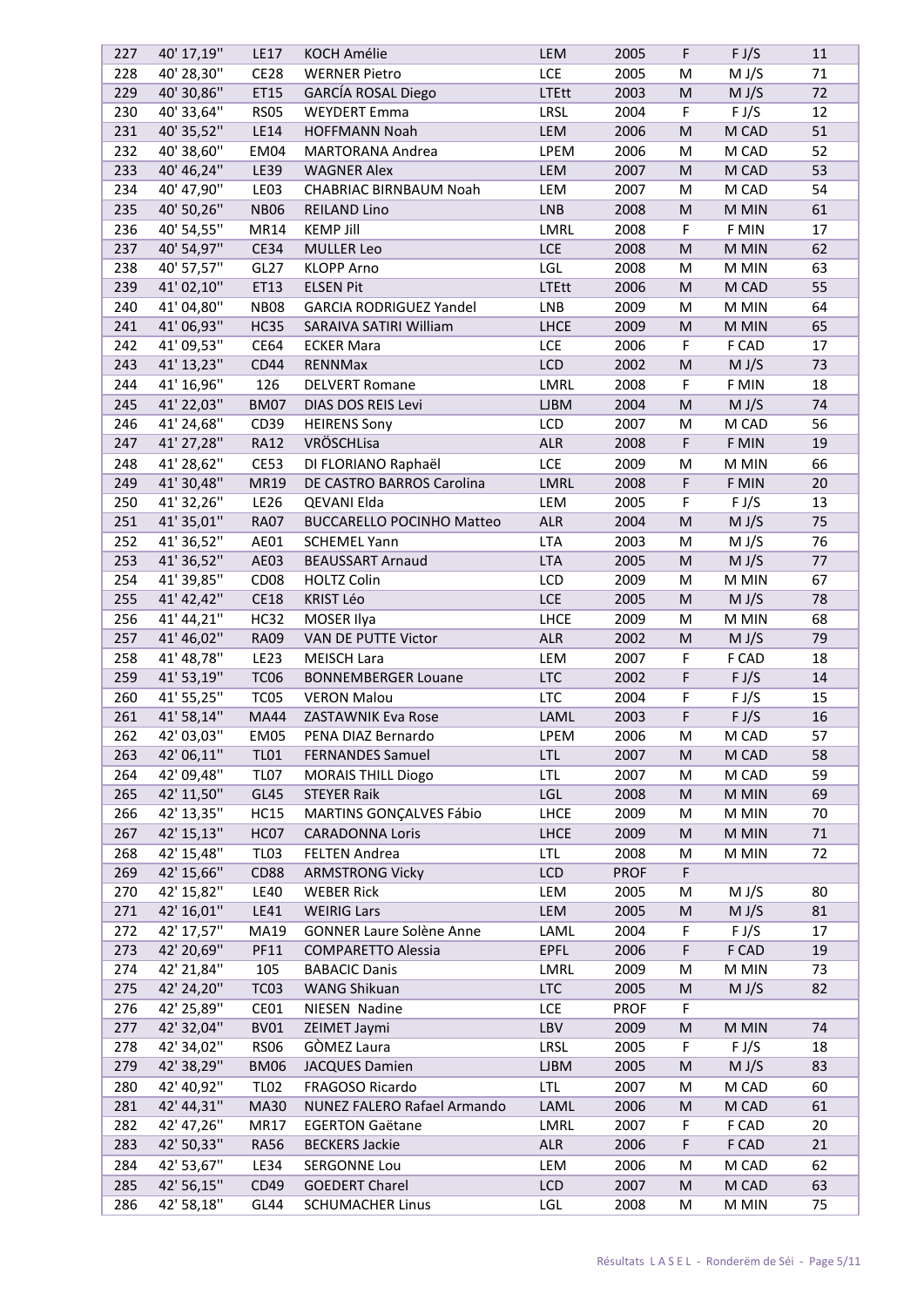| 287 | 42' 59,69" | <b>MA08</b>      | <b>CONTER Anja</b>              | LAML         | 2007 | F         | F CAD | 22 |
|-----|------------|------------------|---------------------------------|--------------|------|-----------|-------|----|
| 288 | 43' 01,36" | <b>LE16</b>      | <b>ILIC Vuk</b>                 | LEM          | 2006 | M         | M CAD | 64 |
| 289 | 43' 04,20" | <b>HC26</b>      | <b>BOEVER Ella</b>              | <b>LHCE</b>  | 2008 | F         | F MIN | 21 |
| 290 | 43' 06,92" | AM01             | <b>CAMPILL Nic</b>              | LAMSL        | 2005 | M         | M J/S | 84 |
| 291 | 43' 19,94" | MR03             | SEDAGHATIAN Lou                 | LMRL         | 2006 | F         | F CAD | 23 |
| 292 | 43' 23,28" | <b>CE77</b>      | <b>DOOSGaetan</b>               | LCE          | 2003 | M         | M J/S | 85 |
| 293 | 43' 24,86" | GL43             | <b>SCHRADE Sarah</b>            | LGL          | 2009 | F         | F MIN | 22 |
| 294 | 43' 28,96" | <b>NB16</b>      | VICENTE MASCARANHAS Helder      | <b>LNB</b>   | 2001 | M         | M J/S | 86 |
| 295 | 43' 32,20" | <b>HC38</b>      | <b>WOLF Elina</b>               | LHCE         | 2009 | F         | F MIN | 23 |
| 296 | 43' 32,59" | <b>HC41</b>      | <b>ORIGER Mara</b>              | <b>LHCE</b>  | 2005 | F         | F J/S | 19 |
| 297 | 43' 35,07" | HC05             | <b>BATTINGYann</b>              | <b>LHCE</b>  | 2006 | M         | M CAD | 65 |
| 298 | 43' 36,93" | HC <sub>28</sub> | JENTGES Grégory                 | <b>LHCE</b>  | 2008 | M         | M MIN | 76 |
| 299 | 43' 39,73" | <b>RS12</b>      | SNÄLL Sofia                     | LRSL         | 2007 | F         | F CAD | 24 |
|     |            |                  |                                 |              |      |           |       |    |
| 300 | 43' 41,62" | <b>RS13</b>      | <b>HEINZ Gioia</b>              | LRSL         | 2007 | F         | F CAD | 25 |
| 301 | 43' 56,99" | CE61             | <b>WERDEL Hannah</b>            | <b>LCE</b>   | 2003 | F         | F J/S | 20 |
| 302 | 43' 59,68" | PF07             | SCHUMACHER Robyn                | <b>EPFL</b>  | 2006 | M         | M CAD | 66 |
| 303 | 44' 10,20" | <b>CE70</b>      | <b>BODEN Théidi</b>             | <b>LCE</b>   | 2007 | F         | F CAD | 26 |
| 304 | 44' 19,99" | <b>PF10</b>      | <b>SCHOORMAN Charles-Maxime</b> | <b>EPFL</b>  | 2009 | M         | M MIN | 77 |
| 305 | 44' 26,28" | <b>MR60</b>      | <b>SUBASIC Denis</b>            | LMRL         | 2008 | M         | M MIN | 78 |
| 306 | 44' 31,19" | <b>MR08</b>      | OLIVIER Julien                  | LMRL         | 2007 | M         | M CAD | 67 |
| 307 | 44' 35,84" | <b>RA23</b>      | <b>KOCAN Amina</b>              | <b>ALR</b>   | 2005 | F         | F J/S | 21 |
| 308 | 44' 38,38" | <b>MA07</b>      | <b>CLOCKAERTS Hannelore</b>     | LAML         | 2008 | F         | F MIN | 24 |
| 309 | 44' 42,45" | 110              | <b>MORAIS GRAVATO Diogo</b>     | LMRL         | 2008 | M         | M MIN | 79 |
| 310 | 44' 46,10" | CD32             | DA LUZ Pedro                    | LCD          | 2008 | M         | M MIN | 80 |
| 311 | 44' 50,02" | CD13             | <b>HUBERTY Noah</b>             | <b>LCD</b>   | 2008 | M         | M MIN | 81 |
| 312 | 44' 55,55" | <b>LE35</b>      | <b>STEMPELS Anna</b>            | LEM          | 2005 | F         | F J/S | 22 |
| 313 | 45' 09,34" | <b>CE60</b>      | <b>WERDEL Charline</b>          | <b>LCE</b>   | 2003 | F         | F J/S | 23 |
| 314 | 45' 14,19" | <b>LE33</b>      | SCHROEDER Amélie                | LEM          | 2004 | F         | F J/S | 24 |
| 315 | 45' 22,03" | <b>NB22</b>      | <b>CHIVARD Tonin</b>            | <b>LNB</b>   | 2005 | ${\sf M}$ | M J/S | 87 |
| 316 | 45' 32,15" | GL12             | <b>COSTA MENDES Catia</b>       | LGL          | 2004 | F         | F J/S | 25 |
| 317 | 45' 35,32" | CE36             | <b>MEHBOD Justin</b>            | <b>LCE</b>   | 2008 | M         | M MIN | 82 |
| 318 | 45' 40,44" | GL <sub>24</sub> | <b>HARTERT Louis</b>            | LGL          | 2007 | M         | M CAD | 68 |
| 319 | 45' 42,26" | <b>MR92</b>      | KOCH Cédric                     | LMRL         | 2009 | ${\sf M}$ | M MIN | 83 |
| 320 | 45' 45,48" | <b>CE74</b>      | <b>BANGERT Marie</b>            | LCE          | 2008 | F         | F MIN | 25 |
| 321 | 45' 45,71" | <b>CE75</b>      | WIRTZ Noémie                    | <b>LCE</b>   | 2008 | F         | F MIN | 26 |
| 322 | 45' 45,94" | GL50             | <b>ZEYEN Michel</b>             | LGL          | 2007 | м         |       | 69 |
|     |            |                  |                                 |              |      |           | M CAD |    |
| 323 | 45' 49,12" | <b>HC29</b>      | <b>JUNCKER Tom</b>              | <b>LHCE</b>  | 2008 | M         | M MIN | 84 |
| 324 | 45' 51,23" | <b>RS07</b>      | JACOBY Lisa                     | <b>LRSL</b>  | 2004 | F         | F J/S | 26 |
| 325 | 45' 53,50" | <b>CE35</b>      | <b>ROCK Dominik</b>             | <b>LCE</b>   | 2008 | M         | M MIN | 85 |
| 326 | 45' 55,35" | <b>TL11</b>      | LOPES Guillaume                 | <b>LTL</b>   | 2006 | М         | M CAD | 70 |
| 327 | 45' 57,45" | <b>RA35</b>      | <b>SCHEER Ella</b>              | <b>ALR</b>   | 2008 | F         | F MIN | 27 |
| 328 | 45' 59,89" | MR34             | <b>SCHAACK Sophia</b>           | LMRL         | 2008 | F         | F MIN | 28 |
| 329 | 46' 02,93" | MR <sub>27</sub> | VANHAM Clémence                 | LMRL         | 2008 | F         | F MIN | 29 |
| 330 | 46' 04,18" | GL20             | GLOD Levi                       | LGL          | 2007 | M         | M CAD | 71 |
| 331 | 46' 05,43" | <b>LE09</b>      | FERNANDES VINHAS Diogo          | LEM          | 2006 | M         | M CAD | 72 |
| 332 | 46' 05,43" | 104              | <b>BAULESCH Leo</b>             | LMRL         | 2009 | M         | M MIN | 86 |
| 333 | 46' 05,66" | <b>MR89</b>      | <b>MENDES MOREIRA Patrick</b>   | LMRL         | 2008 | M         | M MIN | 87 |
| 334 | 46' 08,67" | <b>RA48</b>      | <b>ANZIA ERR Gritty</b>         | ALR          | 2006 | F         | F CAD | 27 |
| 335 | 46' 10,64" | 127              | <b>CHIMIENTI Cameron</b>        | LMRL         | 2009 | M         | M MIN | 88 |
| 336 | 46' 10,64" | <b>NB21</b>      | <b>BATTAGLIA Mariah</b>         | LNB          | 2005 | F         | F J/S | 27 |
| 337 | 46' 13,02" | <b>CE62</b>      | DI FLORIANO Stephanie           | <b>LCE</b>   | 2006 | F         | F CAD | 28 |
| 338 | 46' 15,07" | CD <sub>06</sub> | <b>MARIANI Deva</b>             | LCD          | 2009 | F         | F MIN | 30 |
| 339 | 46' 17,16" | ET32             | <b>COIFFARD Dayen</b>           | <b>LTEtt</b> | 2002 | M         | M J/S | 88 |
| 340 | 46' 19,03" | ML03             | <b>TASCA Chase</b>              | LML          | 2007 | M         | M CAD | 73 |
| 341 | 46' 27,59" | <b>MR94</b>      | HOLTZMER Joé                    | LMRL         | 2009 | M         | M MIN | 89 |
| 342 | 46' 32,04" | <b>RA27</b>      |                                 | ALR          | 2009 |           | M MIN | 90 |
|     |            |                  | <b>SCHOUJEAN Noah</b>           |              |      | M         |       |    |
| 343 | 46' 34,36" | <b>MR46</b>      | <b>JAGOURY Lucie</b>            | LMRL         | 2008 | F         | F MIN | 31 |
| 344 | 46' 36,17" | <b>BM08</b>      | MOHAMMED ABDUL Nihad            | <b>LJBM</b>  | 2009 | M         | M MIN | 91 |
| 345 | 46' 38,98" | AL17             | <b>TOTH Glenda</b>              | AL           | 2009 | F         | F MIN | 32 |
| 346 | 46' 40,71" | <b>MR25</b>      | <b>ALLIAUME Lou</b>             | LMRL         | 2008 | F         | F MIN | 33 |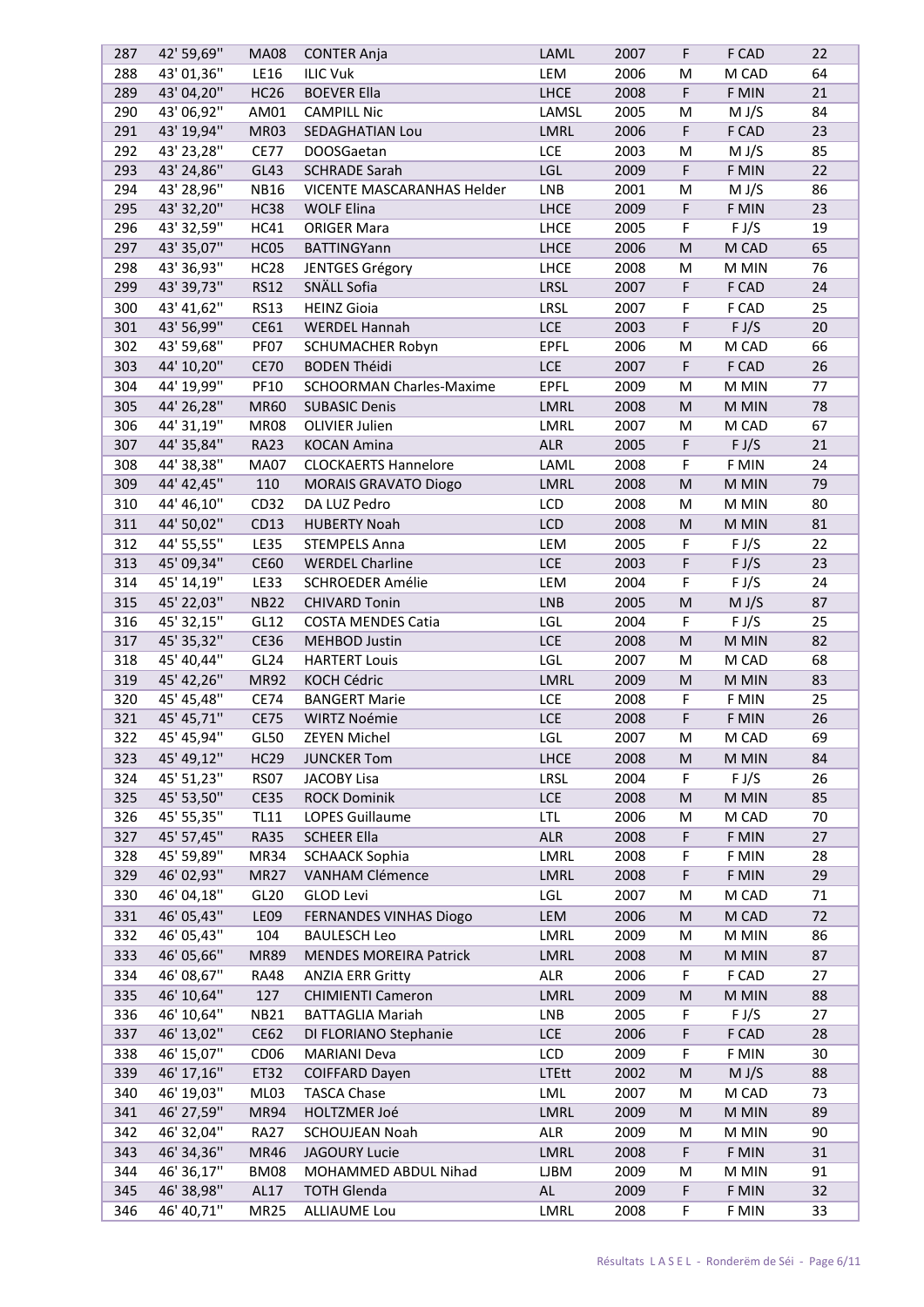| 347 | 46' 42,75"  | <b>RS02</b>      | <b>AL-HASAN Elisa</b>                   | <b>LRSL</b>   | 2006 | F         | F CAD | 29  |
|-----|-------------|------------------|-----------------------------------------|---------------|------|-----------|-------|-----|
| 348 | 46' 43,01"  | 111              | <b>MELCHIOR Lysa</b>                    | LMRL          | 2009 | F         | F MIN | 34  |
| 349 | 46' 45,92"  | 123              | <b>GAUDRON Mary</b>                     | LMRL          | 2008 | F         | F MIN | 35  |
| 350 | 46' 51,67"  | <b>MR65</b>      | <b>MULLER Maïté</b>                     | LMRL          | 2009 | F         | F MIN | 36  |
| 351 | 47' 00,90"  | AP21             | LAERA Pierluca                          | LMAL          | 2005 | ${\sf M}$ | M J/S | 89  |
| 352 | 47' 02,81"  | AP22             | PEREIRA Fatima                          | LMAL          | 2004 | F         | F J/S | 28  |
| 353 | 47' 14,17"  | <b>RA36</b>      | <b>CICEKCI Elif</b>                     | <b>ALR</b>    | 2007 | F         | F CAD | 30  |
| 354 | 47' 33,97"  | LE <sub>02</sub> | <b>BRAUN Melanie</b>                    | LEM           | 2004 | F         | F J/S | 29  |
| 355 | 47' 41,95"  | GL09             | <b>CARVALHO ANTUNES Alicia</b>          | LGL           | 2007 | F         | F CAD | 31  |
| 356 | 47' 44,23"  | <b>MR50</b>      | FERNANDEZ SCHNEIDER Evan                | LMRL          | 2008 | M         | M MIN | 92  |
| 357 | 47' 44,59"  | MR41             | <b>MATIAS Melvin</b>                    | LMRL          | 2007 | M         | M CAD | 74  |
| 358 | 47' 45,43"  | <b>MR40</b>      | <b>MULLER Benjamin</b>                  | LMRL          | 2008 | M         | M MIN | 93  |
| 359 | 47' 45,75"  | <b>MR33</b>      |                                         | LMRL          | 2007 | M         | M CAD | 75  |
| 360 | 47' 46,78"  | <b>RS18</b>      | <b>SCHERRER Louis</b>                   | LRSL          | 2006 | M         | M CAD | 76  |
|     |             |                  | FEYEREISEN Jim                          |               |      |           |       |     |
| 361 | 47' 48,09"  | 121              | <b>GRIGNARD MOES Noah David</b>         | LMRL          | 2008 | M         | M MIN | 94  |
| 362 | 47' 48,62"  | GL06             | <b>BIEL Erin</b>                        | LGL           | 2009 | F         | F MIN | 37  |
| 363 | 47' 49,23"  | CD24             | <b>STRAUCH Catherine</b>                | LCD           | 2009 | F         | F MIN | 38  |
| 364 | 47' 49,23"  | CD <sub>25</sub> | GLOESENER BOGDAL Céline                 | <b>LCD</b>    | 2009 | F         | F MIN | 39  |
| 365 | 47' 52,19"  | <b>HC37</b>      | <b>WEIDIG Sophie</b>                    | <b>LHCE</b>   | 2009 | F         | F MIN | 40  |
| 366 | 47' 53,96"  | 130              | <b>MULLER Philippe</b>                  | LMRL          | 2008 | M         | M MIN | 95  |
| 367 | 47' 55,57"  | AL13             | MOUSSALLEM Hadrien                      | <b>AL</b>     | 2009 | M         | M MIN | 96  |
| 368 | 48' 07,71"  | AP14             | DI LORENZO Susanna                      | LMAL          | 2006 | F         | F CAD | 32  |
| 369 | 48' 09,06"  | 113              | <b>MARTINS COMPARETTO Giorgio</b>       | LMRL          | 2009 | M         | M MIN | 97  |
| 370 | 48' 14,70"  | <b>BV19</b>      | PLETSCH Jenna                           | LBV           | 2009 | F         | F MIN | 41  |
| 371 | 48' 19,93"  | <b>CE72</b>      | O'BRIEN Katie                           | <b>LCE</b>    | 2007 | F         | F CAD | 33  |
| 372 | 48' 26,33"  | CE <sub>24</sub> | <b>SCHILTZ Michel</b>                   | LCE           | 2004 | M         | M J/S | 90  |
| 373 | 48' 38, 15" | SA06             | <b>LESHI Melissa</b>                    | <b>EPSA</b>   | 2007 | F         | F CAD | 34  |
| 374 | 48' 39,40"  | MA12             | <b>EMINA Antonia Maria Martha</b>       | LAML          | 2003 | F         | F J/S | 30  |
| 375 | 48' 40,86"  | <b>MA42</b>      | <b>WAGNER Elise Mathilde</b>            | LAML          | 2004 | F         | F J/S | 31  |
| 376 | 48' 43,07"  | <b>RA55</b>      | <b>ELCHEROTH Niki</b>                   | ALR           | 2007 | F         | F CAD | 35  |
| 377 | 48' 45,54"  | <b>RA37</b>      | <b>FERREIRA Yana</b>                    | <b>ALR</b>    | 2006 | F         | F CAD | 36  |
| 378 | 48' 47,17"  | <b>CE39</b>      | ZHU Steven                              | LCE           | 2008 | M         | M MIN | 98  |
| 379 | 48' 49,97"  | <b>MA10</b>      | DE KERLEAU Soizic Christiane Marie LAML |               | 2002 | F         | F J/S | 32  |
| 380 | 48' 51,34"  | GL48             | WIPPERMANN AZEVEDO Laura                | LGL           | 2007 | M         | M CAD | 77  |
| 381 | 48' 53,84"  | <b>HC36</b>      | <b>SCARFO' Girolamo</b>                 | LHCE          | 2008 | M         | M MIN | 99  |
| 382 | 48' 56, 45" | <b>HC39</b>      | ZIEGER Fabrizio                         | <b>LHCE</b>   | 2009 | M         | M MIN | 100 |
| 383 | 48' 58,45"  | GL04             | <b>BECKER Lilli</b>                     | LGL           | 2007 | F         | F CAD | 37  |
|     | 49' 010"    |                  |                                         |               |      |           |       |     |
| 384 |             | <b>NB02</b>      | <b>QUINTUS Sam</b>                      | LNB           | 2008 | M         | M MIN | 101 |
| 385 | 49' 04,10"  | LE36             | <b>THEIS Onno</b>                       | LEM           | 2008 | M         | M MIN | 102 |
| 386 | 49' 06,77"  | AL06             | <b>CUCUCOVIC Sara</b>                   | AL            | 2008 | F         | F MIN | 42  |
| 387 | 49' 11,99"  | <b>CE45</b>      | <b>NILLES Alexandre</b>                 | <b>LCE</b>    | 2008 | ${\sf M}$ | M MIN | 103 |
| 388 | 49' 13,46"  | <b>CE38</b>      | LOUREIRO Adrien                         | LCE           | 2008 | M         | M MIN | 104 |
| 389 | 49' 13,64"  | <b>NB01</b>      | <b>VIEGAS PINTO Ryan</b>                | <b>LNB</b>    | 2009 | M         | M MIN | 105 |
| 390 | 49' 13,90"  | <b>NB05</b>      | <b>CARNEIRO BARRA Maya</b>              | <b>LNB</b>    | 2009 | F         | F MIN | 43  |
| 391 | 49' 16,44"  | <b>HC17</b>      | <b>MENSTER Audrey</b>                   | LHCE          | 2009 | F         | F MIN | 44  |
| 392 | 49' 17,61"  | <b>HC10</b>      | DE ANDRADE Eva                          | LHCE          | 2009 | F         | F MIN | 45  |
| 393 | 49' 19,21"  | AL <sub>07</sub> | <b>NAU Filippa</b>                      | $\mathsf{AL}$ | 2008 | F         | F MIN | 46  |
| 394 | 49' 21,46"  | AL19             | <b>FABER Lilly</b>                      | AL            | 2009 | F         | F MIN | 47  |
| 395 | 49' 24,69"  | <b>MR49</b>      | FRANK Felix Leo Jean                    | LMRL          | 2008 | M         | M MIN | 106 |
| 396 | 49' 38,33"  | BM04             | MARICATO DE JESUS Yoan                  | <b>LJBM</b>   | 2008 | M         | M MIN | 107 |
| 397 | 49' 42,54"  | ML01             | <b>WARMOES Klaartje</b>                 | LML           | 2008 | F         | F MIN | 48  |
| 398 | 49' 57,45"  | <b>RA14</b>      | PHILIPPE Liah                           | <b>ALR</b>    | 2009 | F         | F MIN | 49  |
| 399 | 49' 59,75"  | <b>RA59</b>      | WALISCH Emma                            | <b>ALR</b>    | 2009 | F         | F MIN | 50  |
| 400 | 50' 03,11"  | <b>MR70</b>      | <b>HIRTZ Antoine</b>                    | LMRL          | 2009 | M         | M MIN | 108 |
| 401 | 50' 04,27"  | 119              | <b>HILGER Pol</b>                       | LMRL          | 2009 | ${\sf M}$ | M MIN | 109 |
| 402 | 50' 05,52"  | 108              | <b>REUTER Leo</b>                       | LMRL          | 2008 | M         | M MIN | 110 |
| 403 | 50' 09,60"  | <b>MR59</b>      | <b>THILMANY Paul</b>                    | LMRL          | 2008 | M         | M MIN | 111 |
| 404 | 50' 11,39"  | GE03             | NEMENZ Lea                              | LGE           | 2008 | F         | F MIN | 51  |
| 405 | 50' 13,71"  | <b>CE46</b>      | CHEN Jiahao                             | LCE           | 2009 | ${\sf M}$ | M MIN | 112 |
| 406 | 50' 23,03"  | <b>RA34</b>      | <b>MATOS SIMOES Emilio</b>              | ALR           | 2007 | M         | M CAD | 78  |
|     |             |                  |                                         |               |      |           |       |     |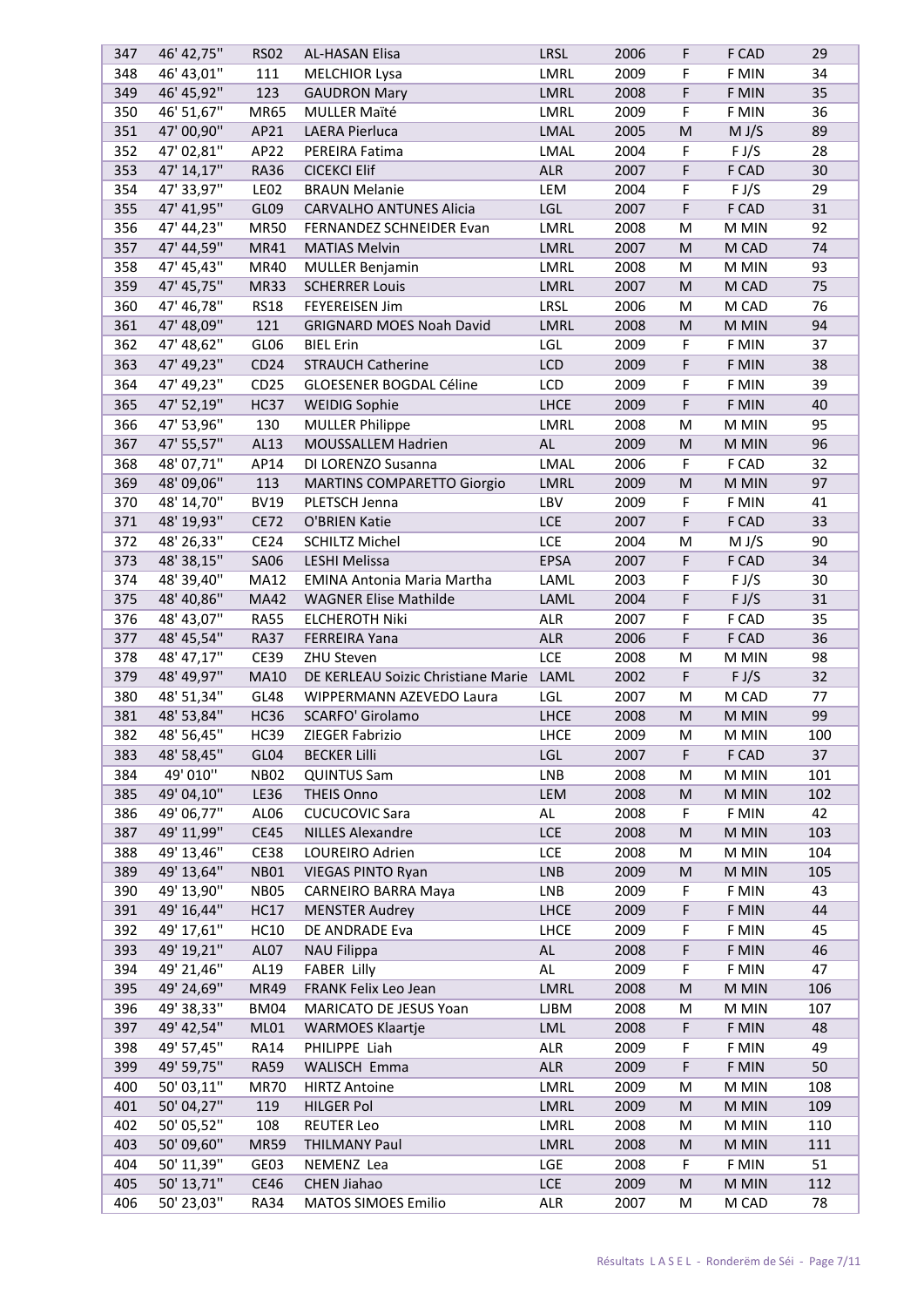| 407 | 50' 24,34"               | CE10             | <b>SCHILTZ Dwayne</b>               | <b>LCE</b>   | 2004 | M                                                                                                          | M J/S | 91  |
|-----|--------------------------|------------------|-------------------------------------|--------------|------|------------------------------------------------------------------------------------------------------------|-------|-----|
| 408 | 50' 28,80"               | <b>RA06</b>      | SIEBENALLER Chad                    | ALR          | 2007 | M                                                                                                          | M CAD | 79  |
| 409 | 50' 37,32"               | <b>RA51</b>      | <b>LESCH Lilly</b>                  | <b>ALR</b>   | 2008 | F                                                                                                          | F MIN | 52  |
| 410 | 50' 39,90"               | ET17             | <b>FRLJAK Adin</b>                  | LTEtt        | 2002 | M                                                                                                          | M J/S | 92  |
| 411 | 50' 42,11"               | ET26             | MOREIRA BARROSO Okan                | <b>LTEtt</b> | 2004 | M                                                                                                          | M J/S | 93  |
| 412 | 50' 43,89"               | <b>BV20</b>      | PEREIRA SIMÕES Dino                 | LBV          | 2009 | M                                                                                                          | M MIN | 113 |
| 413 | 50' 46,71"               | ET34             | <b>VENTURA DOS REIS David</b>       | <b>LTEtt</b> | 2001 | M                                                                                                          | M J/S | 94  |
| 414 | 50' 48,50"               | CE07             | <b>LIENARD Nathan</b>               | <b>LCE</b>   | 2005 | M                                                                                                          | M J/S | 95  |
| 415 | 50' 51,47"               | <b>RS15</b>      | <b>CLEES Sara</b>                   | LRSL         | 2006 | F                                                                                                          | F CAD | 38  |
| 416 | 50' 53,02"               | <b>MA22</b>      | <b>HÉDOUIN Laure</b>                | LAML         | 2005 | F                                                                                                          | F J/S | 33  |
| 417 | 50' 56,32"               | ET24             | LOUELMOUTI EL KHEMSANI Adnan        | <b>LTEtt</b> | 2004 | M                                                                                                          | M J/S | 96  |
| 418 | 50' 59,89"               | <b>MR79</b>      | <b>ZEMMOUR Sihem</b>                | <b>LMRL</b>  | 2009 | F                                                                                                          | F MIN | 53  |
| 419 | 51'03,53"                | <b>MR98</b>      | <b>FISCHER Lilli</b>                | LMRL         | 2008 | F                                                                                                          | F MIN | 54  |
| 420 | 51'06,02"                | <b>RA21</b>      | <b>SCHAACK Jonas</b>                | <b>ALR</b>   | 2003 | M                                                                                                          | M J/S | 97  |
| 421 | 51' 11,50"               | <b>MR83</b>      | <b>SCHMITZ Max</b>                  | LMRL         | 2009 | M                                                                                                          | M MIN | 114 |
| 422 | 51' 13,92"               | AP09             | <b>MAIGA Mamadou</b>                | LMAL         | 2004 | M                                                                                                          | M J/S | 98  |
|     | 51' 16,72"               |                  |                                     |              | 2005 |                                                                                                            |       | 99  |
| 423 |                          | AP08             | <b>MAIGA Assane</b><br>ANDRÉ Julien | LMAL         |      | M                                                                                                          | M J/S |     |
| 424 | 51' 30,48"               | <b>HC25</b>      |                                     | <b>LHCE</b>  | 2009 | M                                                                                                          | M MIN | 115 |
| 425 | 51' 34,32"               | <b>MR66</b>      | <b>LESER Helena</b>                 | LMRL         | 2009 | F                                                                                                          | F MIN | 55  |
| 426 | 51' 36,38"               | <b>MR57</b>      | VAN DER MAAT Laura                  | LMRL         | 2009 | F                                                                                                          | F MIN | 56  |
| 427 | 51' 37,58"               | CE11             | <b>BODÉMarc</b>                     | <b>LCE</b>   | 2008 | ${\sf M}$                                                                                                  | M MIN | 116 |
| 428 | 51' 48,80"               | AP01             | <b>SCHRANK Chiara</b>               | LMAL         | 2006 | F                                                                                                          | F CAD | 39  |
| 429 | 51' 50,79"               | AP17             | KIZABUKIDI Loriane                  | <b>LMAL</b>  | 2008 | F                                                                                                          | F MIN | 57  |
| 430 | 51' 54,85"               | <b>BV12</b>      | CAMACHO José                        | LBV          | 2008 | M                                                                                                          | M MIN | 117 |
| 431 | 51' 56,81"               | <b>RA04</b>      | ZOLLER Pit                          | <b>ALR</b>   | 2006 | M                                                                                                          | M CAD | 80  |
| 432 | 52' 00,55"               | <b>RA02</b>      | <b>GLODEN Maxime</b>                | <b>ALR</b>   | 2005 | M                                                                                                          | M J/S | 100 |
| 433 | 52' 02,19"               | SA01             | <b>AGNES Laura</b>                  | EPSA         | 2005 | F                                                                                                          | F J/S | 34  |
| 434 | 52' 04,26"               | <b>RA31</b>      | <b>MEIS Lucie</b>                   | <b>ALR</b>   | 2008 | F                                                                                                          | F MIN | 58  |
| 435 | 52' 05,56"               | AL15             | <b>SAINTOT Constance</b>            | AL           | 2009 | F                                                                                                          | F MIN | 59  |
| 436 | 52' 08,11"               | <b>MA18</b>      | GOMES FÉLIX Inès Stéphanie          | LAML         | 2004 | F                                                                                                          | F J/S | 35  |
| 437 | 52' 09,51"               | <b>MR88</b>      | MISCHO Hannah                       | LMRL         | 2008 | F                                                                                                          | F MIN | 60  |
| 438 | 52' 11,55"               | PF05             | DUARTE LIGEIRO Léa                  | <b>EPFL</b>  | 2006 | F                                                                                                          | F CAD | 40  |
| 439 | 52' 11,71"               | <b>PF06</b>      | GÜL Rojda                           | <b>EPFL</b>  | 2006 | F                                                                                                          | F CAD | 41  |
| 440 | 52' 11,85"               | 100              | DRESCHER MEDERNACH Lou Estelle LMRL |              | 2009 | F                                                                                                          | F MIN | 61  |
| 441 | 52' 13,73"               | <b>TL05</b>      | <b>CARAVELA Rui</b>                 | <b>LTL</b>   | 2007 | $\mathsf{M}% _{T}=\mathsf{M}_{T}\!\left( a,b\right) ,\ \mathsf{M}_{T}=\mathsf{M}_{T}\!\left( a,b\right) ,$ | M CAD | 81  |
| 442 | 52' 16,03"               | MA03             | <b>BALL Kylan</b>                   | LAML         | 2005 | M                                                                                                          | M J/S | 101 |
| 443 | 52' 30,69"               | <b>RA60</b>      | RIBEIRO NOVAIS Simao Rafael         | <b>ALR</b>   | 2002 | M                                                                                                          | M J/S | 102 |
| 444 | 52' 32,34"               | ET10             | <b>KLEIN Mika</b>                   | <b>LTEtt</b> | 2004 | M                                                                                                          | M J/S | 103 |
| 445 | 52' 39,42"               | <b>RA40</b>      | <b>LAPLACE Thomas</b>               | ALR          | 2009 | M                                                                                                          | M MIN | 118 |
| 446 | 52' 47,17"               | <b>RS14</b>      | <b>GRAS Cindy</b>                   | LRSL         | 2006 | F                                                                                                          | F CAD | 42  |
| 447 | 52' 53,52"               | <b>RA11</b>      | KANIVÉ WATRY Pol                    | <b>ALR</b>   | 2009 | M                                                                                                          | M MIN | 119 |
| 448 | 52' 56,68"               | <b>BV18</b>      | RODRIGUES Filipe                    | LBV          | 2008 | M                                                                                                          | M MIN | 120 |
| 449 | 53' 00,93"               | <b>BV16</b>      | <b>VICENTE Dryan</b>                | LBV          | 2009 | ${\sf M}$                                                                                                  | M MIN | 121 |
| 450 | 53' 03,47"               | <b>BV17</b>      | <b>BORGES Jerry</b>                 | LBV          | 2008 | M                                                                                                          | M MIN | 122 |
| 451 | 53' 05,80"               | AP07             | <b>MOREIRA CAMPOS Matias</b>        | LMAL         | 2007 | M                                                                                                          | M CAD | 82  |
| 452 | 53' 07,89"               | CD <sub>12</sub> | <b>MEYERS June</b>                  | LCD          | 2008 | F                                                                                                          | F MIN | 62  |
| 453 | 53' 18,03"               | <b>BV06</b>      | <b>GIORDANO Nolan</b>               | LBV          | 2007 | M                                                                                                          | M CAD | 83  |
| 454 | 53' 21,53"               | CE76             | LUDIG Lena                          | LCE          | 2009 | F                                                                                                          | F MIN | 63  |
| 455 | 53' 31,79"               | <b>BV05</b>      | ALVES PIRES Lyanna                  | LBV          | 2009 | F                                                                                                          | F MIN | 64  |
| 456 | 53' 33,25"               | BV03             | SCHULER Stéphanie                   | LBV          | 2009 | F                                                                                                          | F MIN | 65  |
| 457 | 53' 35,66"               | <b>BV04</b>      | ALVES COLIN Artur                   | LBV          | 2008 | M                                                                                                          | M MIN | 123 |
| 458 | 53' 41,82"               | GL10             | <b>CLEMEN Charlie</b>               | LGL          | 2009 | F                                                                                                          | F MIN | 66  |
| 459 | 53' 48,85"               | <b>RA24</b>      | RUBERTO DE LEON Sabina              | <b>ALR</b>   | 2005 | F                                                                                                          | F J/S | 36  |
| 460 | 54' 07,92"               | CD37             | ROLO Emma                           | LCD          | 2005 | F                                                                                                          | F J/S | 37  |
| 461 | 54' 30,76"               | <b>MR64</b>      | NJOYA Maura                         | LMRL         | 2008 | F                                                                                                          | F MIN | 67  |
| 462 | 54' 33,04"               | <b>TL04</b>      | <b>PEPIC Daris</b>                  | <b>LTL</b>   | 2008 |                                                                                                            | M MIN |     |
|     |                          |                  |                                     |              |      | M                                                                                                          |       | 124 |
| 463 | 54' 36,05"               | <b>MR69</b>      | HODZIC Emma Lou                     | LMRL         | 2009 | F                                                                                                          | F MIN | 68  |
| 464 | 54' 37,70"<br>54' 40,54" | <b>RA20</b>      | EDERT Yul                           | <b>ALR</b>   | 2009 | M                                                                                                          | M MIN | 125 |
| 465 |                          | <b>RA47</b>      | <b>KOENIG Ben</b>                   | <b>ALR</b>   | 2009 | M                                                                                                          | M MIN | 126 |
| 466 | 54' 42,94"               | <b>SA08</b>      | <b>WAGENER Amy</b>                  | EPSA         | 2008 | F                                                                                                          | F MIN | 69  |
| 467 | 54' 44,71"               | <b>RA50</b>      | <b>THILL Leni</b>                   | ALR          | 2008 | F                                                                                                          | F MIN | 70  |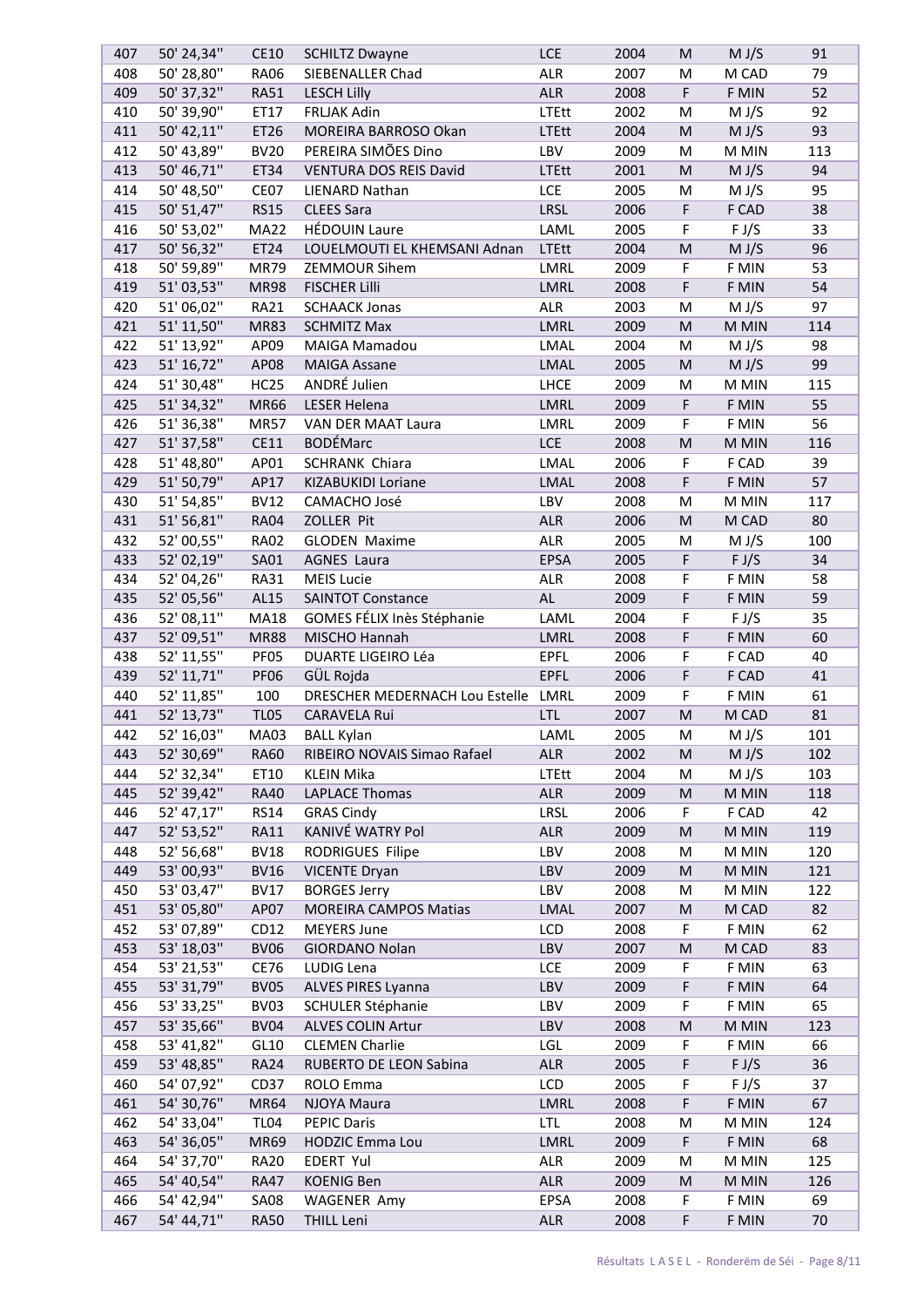| 468 | 54' 47,94" | <b>RA57</b>      | <b>KOPS Mathis</b>           | ALR          | 2008 | М         | M MIN | 127 |
|-----|------------|------------------|------------------------------|--------------|------|-----------|-------|-----|
| 469 | 55' 16,98" | <b>MR74</b>      | <b>BURGENER Aurélie</b>      | LMRL         | 2009 | F         | F MIN | 71  |
| 470 | 55' 20,64" | GL38             | QUIRKE Mathilda              | LGL          | 2008 | F         | F MIN | 72  |
| 471 | 55' 35,47" | 117              | KONSBRÜCK Max                | LMRL         | 2009 | ${\sf M}$ | M MIN | 128 |
| 472 | 55' 37,63" | <b>ML02</b>      | PALACIO Altheona             | LML          | 2006 | F         | F CAD | 43  |
| 473 | 55' 39,62" | ML04             | ALEKSANDROVA Alisa           | LML          | 2006 | F         | F CAD | 44  |
| 474 | 55' 44,46" | <b>TL08</b>      | <b>KAROTOM Greta</b>         | <b>LTL</b>   | 2007 | F         | F CAD | 45  |
|     |            |                  |                              |              |      |           |       |     |
| 475 | 55' 48,06" | <b>RA29</b>      | <b>MATHIEU Anne-Laure</b>    | <b>ALR</b>   | 2009 | F         | F MIN | 73  |
| 476 | 55' 51,45" | ET28             | <b>SANTOS PIRES Bruno</b>    | LTEtt        | 2003 | M         | M J/S | 104 |
| 477 | 55' 53,77" | ET22             | <b>FURTADO Lionel</b>        | <b>LTEtt</b> | 2002 | M         | M J/S | 105 |
| 478 | 55' 58,35" | HC <sub>09</sub> | <b>CZERWONKA Moris</b>       | <b>LHCE</b>  | 2008 | M         | M MIN | 129 |
| 479 | 56' 00,86" | <b>TL06</b>      | <b>MIDOES Cristiano</b>      | <b>LTL</b>   | 2005 | M         | M J/S | 106 |
| 480 | 56' 03,30" | GL <sub>25</sub> | <b>HOLZEM Polina</b>         | LGL          | 2006 | F         | F CAD | 46  |
| 481 | 56' 10,57" | GL47             | WEISGERBER Zoé               | LGL          | 2009 | F         | F MIN | 74  |
| 482 | 56' 11,90" | GL21             | <b>GOMEZ Jenny</b>           | LGL          | 2009 | F         | F MIN | 75  |
| 483 | 56' 25,02" | 107              | <b>WAGNER Tao</b>            | LMRL         | 2009 | M         | M MIN | 130 |
|     | 56' 49,76" |                  |                              |              |      |           | M J/S |     |
| 484 |            | <b>TL09</b>      | <b>CHEN Kuo</b>              | <b>LTL</b>   | 2005 | M         |       | 107 |
| 485 | 56' 51,95" | MR <sub>24</sub> | <b>BERNS Milla</b>           | LMRL         | 2008 | F         | F MIN | 76  |
| 486 | 56' 54,64" | MR04             | <b>SCOTTI Elisa</b>          | LMRL         | 2006 | F         | F CAD | 47  |
| 487 | 56' 57,85" | <b>MR12</b>      | LEBIGOT Sophia               | LMRL         | 2007 | F         | F CAD | 48  |
| 488 | 57' 01,03" | PF01             | <b>NEYENS Sam</b>            | <b>EPFL</b>  | 2001 | M         | M J/S | 108 |
| 489 | 57' 03,60" | <b>MR72</b>      | DI MILLO Chloé               | LMRL         | 2009 | F         | F MIN | 77  |
| 490 | 57' 05,70" | MR62             | SCHEIWEN Liv Lorelei         | LMRL         | 2008 | F         | F MIN | 78  |
| 491 | 57' 08,32" | <b>RA25</b>      | <b>ESTEVES SANTOS Nicole</b> | <b>ALR</b>   | 2005 | F         | F J/S | 38  |
| 492 | 57' 10,91" | HC11             | <b>FOGEN Leo</b>             | <b>LHCE</b>  | 2009 | M         | M MIN | 131 |
| 493 | 57' 12,71" | <b>HC19</b>      | <b>NEY SCHMIT Noa</b>        | <b>LHCE</b>  | 2008 | M         | M MIN | 132 |
|     | 57' 14,48" |                  |                              |              |      |           | M J/S |     |
| 494 |            | CE19             | PISELLA Johan                | LCE          | 2005 | M         |       | 109 |
| 495 | 57' 15,25" | <b>RA39</b>      | <b>FERBER Nick</b>           | <b>ALR</b>   | 2009 | M         | M MIN | 133 |
| 496 | 57' 17,72" | PF08             | <b>LEICK Magali</b>          | <b>EPFL</b>  | 2008 | F         | F MIN | 79  |
| 497 | 57' 19,51" | <b>CE27</b>      | <b>AKFA Ryan</b>             | <b>LCE</b>   | 2005 | M         | M J/S | 110 |
| 498 | 57' 23,69" | <b>RA19</b>      | <b>KERGER Théid</b>          | <b>ALR</b>   | 2009 | M         | M MIN | 134 |
| 499 | 57' 48,45" | <b>MR45</b>      | <b>KELSEN Matti</b>          | LMRL         | 2007 | M         | M CAD | 84  |
| 500 | 57' 50,35" | CD51             | <b>THILL Sebastian</b>       | LCD          | 2007 | M         | M CAD | 85  |
| 501 | 57' 51,55" | 103              | <b>CARDOSO Evan</b>          | LMRL         | 2009 | M         | M MIN | 135 |
| 502 | 57' 53,44" | <b>MR47</b>      | <b>HOFFMANN Léon</b>         | LMRL         | 2008 | M         | M MIN | 136 |
| 503 | 57' 55,66" | <b>CD48</b>      | <b>REIFF Mathieu</b>         | LCD          | 2007 | M         | M CAD | 86  |
| 504 | 57' 56,78" | CD <sub>50</sub> | PÜTZ Jonah                   | LCD          | 2007 | M         | M CAD | 87  |
| 505 | 58'01,16"  | <b>CE49</b>      | FLAMMANG DELGADO Edney       | <b>LCE</b>   | 2008 | M         | M MIN | 137 |
|     |            |                  |                              |              |      |           |       |     |
| 506 | 58'01,16"  | MR42             | <b>LANGER Ben</b>            | LMRL         | 2007 | M         | M CAD | 88  |
| 507 | 58' 04,13" | <b>CE65</b>      | SANTOS TEIXEIRARui           | LCE          | 2005 | M         | M J/S | 111 |
| 508 | 58' 06,30" | GL03             | <b>BECKER Marie</b>          | LGL          | 2008 | F         | F MIN | 80  |
| 509 | 58'07,88"  | <b>CE66</b>      | <b>GASPAR MARTINSRodrigo</b> | <b>LCE</b>   | 2007 | M         | M CAD | 89  |
| 510 | 58' 09,45" | <b>BV22</b>      | <b>HADZIC Anisa</b>          | LBV          | 2008 | F         | F MIN | 81  |
| 511 | 58' 10,17" | <b>CE73</b>      | <b>LOUREIRO GARCIALucas</b>  | <b>LCE</b>   | 2006 | M         | M CAD | 90  |
| 512 | 58' 10,33" | <b>RA22</b>      | <b>BOKKON Clémence</b>       | ALR          | 2006 | F         | F CAD | 49  |
| 513 | 58' 10,33" | AP30             | CORREIA CARVALHO Leandro     | LMAL         | 2009 | M         | M MIN | 138 |
| 514 | 58' 13,08" | ET01             | FERNANDES DASILVA Daven      | <b>LTEtt</b> | 2007 | M         | M CAD | 91  |
| 515 | 58' 14,77" | <b>BV09</b>      | CLAUSSE LORGÉ Jordane        | LBV          | 2007 | F         | F CAD | 50  |
| 516 | 58' 51,13" | AM06             | <b>CELIS Gwen</b>            | LAMSL        | 2007 | F         | F CAD | 51  |
| 517 | 58' 54,40" | <b>CE47</b>      | <b>LANGERS Lenny</b>         | <b>LCE</b>   | 2008 | ${\sf M}$ | M MIN | 139 |
|     |            |                  |                              |              |      |           |       |     |
| 518 | 58' 57,64" | AP27             | <b>MARTINS DUARTE Lucas</b>  | LMAL         | 2008 | M         | M MIN | 140 |
| 519 | 59' 00,34" | <b>HC16</b>      | <b>MEHOLLI Floriant</b>      | <b>LHCE</b>  | 2008 | M         | M MIN | 141 |
| 520 | 59' 02,16" | CD55             | <b>NESEN Lina</b>            | LCD          | 2009 | F         | F MIN | 82  |
| 521 | 59' 13,53" | <b>RA26</b>      | <b>MASELLI Sebastien</b>     | ALR          | 2009 | M         | M MIN | 142 |
| 522 | 59' 24,16" | <b>NB18</b>      | BEGANOVIC Džejlana           | LNB          | 2005 | F         | F J/S | 39  |
| 523 | 59' 26,75" | <b>NB19</b>      | SKRIJELJ Adnan               | <b>LNB</b>   | 2005 | ${\sf M}$ | M J/S | 112 |
| 524 | 59' 33,93" | <b>RA28</b>      | ROMMES Liam                  | <b>ALR</b>   | 2008 | M         | M MIN | 143 |
| 525 | 59' 37,78" | <b>RS17</b>      | <b>MARTINS Zarah</b>         | LRSL         | 2005 | F         | F J/S | 40  |
| 526 | 59' 53,71" | <b>RA33</b>      | <b>BOUDLER Lara</b>          | ALR          | 2008 | F         | F MIN | 83  |
| 527 | 59' 56,61" | <b>RA38</b>      | FRINElisabeth                | <b>ALR</b>   | 2007 | F         | F CAD | 52  |
|     |            |                  |                              |              |      |           |       |     |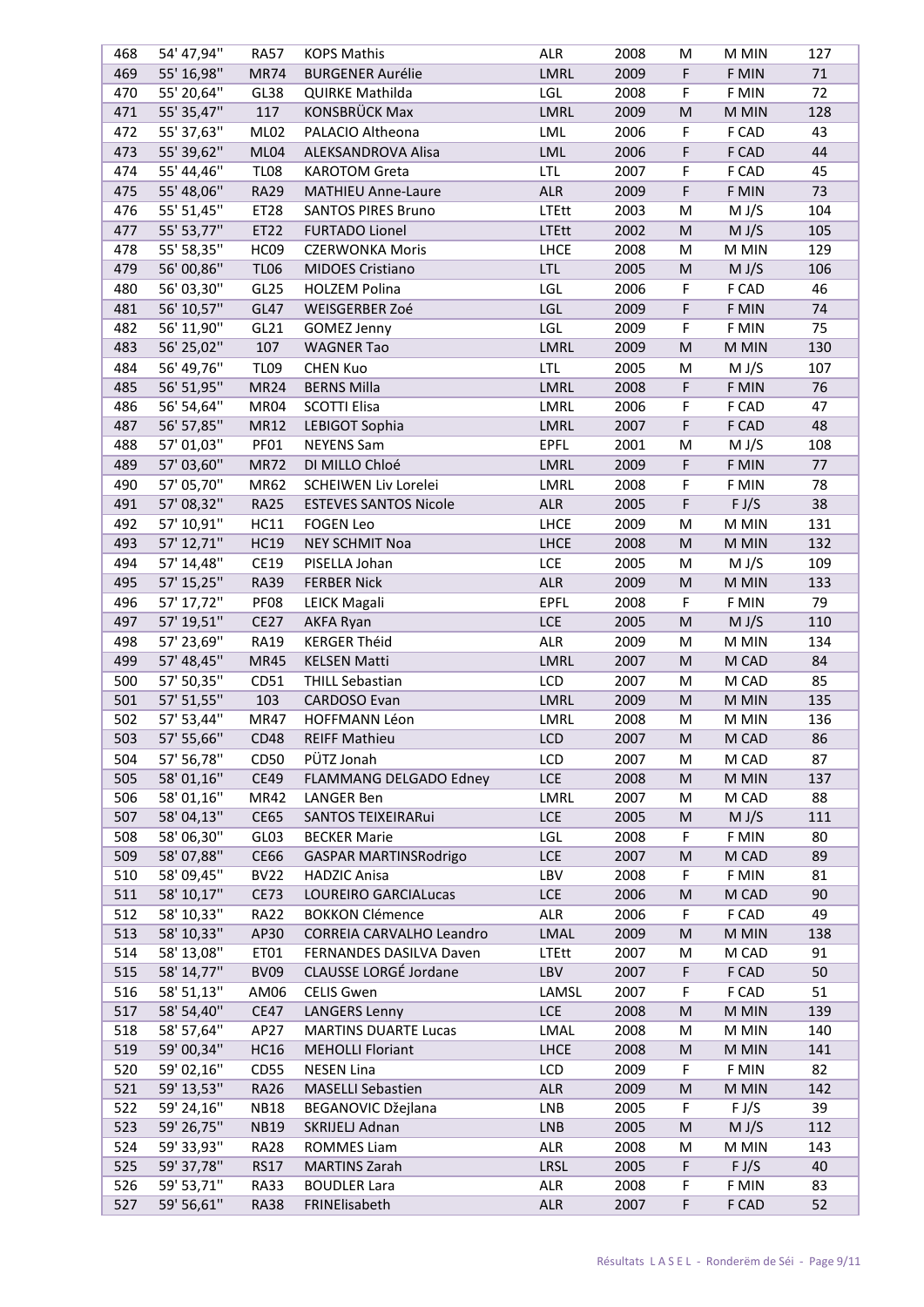| 528 | 59' 57,79" | <b>RA32</b>      | <b>WANTZ Alyssa</b>          | ALR           | 2007 | F                                                                                                          | F CAD | 53  |
|-----|------------|------------------|------------------------------|---------------|------|------------------------------------------------------------------------------------------------------------|-------|-----|
| 529 | 59' 59,96" | <b>TL13</b>      | SIMOES GODINHO Yohan         | <b>LTL</b>    | 2005 | ${\sf M}$                                                                                                  | M J/S | 113 |
| 530 | 60' 02,70" | GL07             | <b>BIEL Romane</b>           | LGL           | 2007 | F                                                                                                          | F CAD | 54  |
| 531 | 60' 17,56" | 109              | <b>PENNING Felix</b>         | LMRL          | 2009 | M                                                                                                          | M MIN | 144 |
| 532 | 60' 30,85" | 120              | <b>GROSS Felix</b>           | LMRL          | 2009 | M                                                                                                          | M MIN | 145 |
| 533 | 60' 32,26" | 112              | <b>MARX Konstantin</b>       | LMRL          | 2009 | M                                                                                                          | M MIN | 146 |
| 534 | 60' 41,79" | 106              | ZBINDEN Jana                 | LMRL          | 2008 | F                                                                                                          | F MIN | 84  |
| 535 | 60' 48,53" | ET21             | <b>DOSTERT Saskia</b>        | <b>LTEtt</b>  | 2003 | F                                                                                                          | F J/S | 41  |
| 536 | 60' 49,95" | <b>MR77</b>      | <b>BEIDELER Lenie</b>        | LMRL          | 2009 | F                                                                                                          | F MIN | 85  |
| 537 | 60' 52,30" | <b>MR73</b>      | CORREIA REMY Léa             | LMRL          | 2009 | F                                                                                                          | F MIN | 86  |
| 538 | 60' 53,52" | 124              | <b>GALES Felix Nicolas</b>   | LMRL          | 2009 | M                                                                                                          | M MIN | 147 |
|     |            |                  |                              |               |      |                                                                                                            |       |     |
| 539 | 61'02,66"  | <b>SA02</b>      | HAYWARD BESNARD Chloé        | EPSA          | 2007 | F                                                                                                          | F CAD | 55  |
| 540 | 61' 13,30" | ET31             | <b>CARVAS Jason</b>          | <b>LTEtt</b>  | 2001 | M                                                                                                          | M J/S | 114 |
| 541 | 61' 16,90" | <b>RA54</b>      | <b>ADROVIC Ajla</b>          | <b>ALR</b>    | 2008 | F                                                                                                          | F MIN | 87  |
| 542 | 61' 19,02" | <b>RA53</b>      | DA SILVA Lara                | <b>ALR</b>    | 2008 | F                                                                                                          | F MIN | 88  |
| 543 | 61' 21,35" | <b>SA04</b>      | <b>REISER Marie-Lee</b>      | EPSA          | 2003 | F                                                                                                          | F J/S | 42  |
| 544 | 61' 22,51" | <b>SA05</b>      | <b>GASPAR Jana</b>           | EPSA          | 2008 | F                                                                                                          | F MIN | 89  |
| 545 | 61' 43,40" | <b>RA41</b>      | <b>SCHNEIDER Bob</b>         | <b>ALR</b>    | 2009 | M                                                                                                          | M MIN | 148 |
| 546 | 61' 44,80" | MA16             | <b>FURINA Alicia</b>         | LAML          | 2004 | F                                                                                                          | F J/S | 43  |
| 547 | 61' 45,69" | <b>MA29</b>      | <b>MORINA Eliza</b>          | LAML          | 2004 | F                                                                                                          | F J/S | 44  |
| 548 | 61' 48,63" | <b>MA32</b>      | <b>QUINTUS Maya</b>          | LAML          | 2004 | F                                                                                                          | F J/S | 45  |
| 549 | 61' 50,68" | <b>RA18</b>      | PRADIER KLEES Lou            | <b>ALR</b>    | 2009 | F                                                                                                          | F MIN | 90  |
| 550 | 61' 52,57" | <b>RA42</b>      | <b>STEICHEN Nelly</b>        | <b>ALR</b>    | 2008 | F                                                                                                          | F MIN | 91  |
| 551 | 62' 03,09" | <b>MR99</b>      | <b>FABER Max</b>             | LMRL          | 2009 | $\mathsf{M}% _{T}=\mathsf{M}_{T}\!\left( a,b\right) ,\ \mathsf{M}_{T}=\mathsf{M}_{T}\!\left( a,b\right) ,$ | M MIN | 149 |
| 552 | 62' 06,89" | <b>MR90</b>      | LUBRANO Gabriele             | LMRL          | 2009 | M                                                                                                          | M MIN | 150 |
| 553 | 62' 31,34" | <b>MR58</b>      | <b>TILOV Matei</b>           | LMRL          | 2009 | ${\sf M}$                                                                                                  | M MIN | 151 |
| 554 | 62' 32,79" | <b>MR55</b>      | <b>WURTH Finn</b>            | LMRL          | 2008 | M                                                                                                          | M MIN | 152 |
| 555 | 62' 34,59" | <b>MR75</b>      | <b>BOURGNON Yann</b>         | LMRL          | 2009 | ${\sf M}$                                                                                                  | M MIN | 153 |
| 556 | 62' 36,87" | <b>CE55</b>      | <b>VAN ELSLANDE Gilles</b>   | LCE           | 2009 | M                                                                                                          | M MIN | 154 |
| 557 | 62' 38,37" | ET03             | MOHAMED Alend                | <b>LTEtt</b>  | 2008 | M                                                                                                          | M MIN | 155 |
| 558 | 62' 46,43" | GK08             | ALMASRI Yahya                | <b>LGK</b>    | 2008 | M                                                                                                          | M MIN | 156 |
| 559 | 62' 48,13" | <b>MR78</b>      | <b>BECKER Kaya Alina</b>     | LMRL          | 2009 | F                                                                                                          | F MIN | 92  |
| 560 | 62' 50,80" | <b>LE15</b>      | <b>HORNUNG Tiya</b>          | LEM           | 2009 | F                                                                                                          | F MIN | 93  |
|     |            |                  |                              |               |      |                                                                                                            |       |     |
| 561 | 62' 52,41" | LE05             | DE ALMEIDA SCHETTINI Melyssa | LEM           | 2008 | F                                                                                                          | F MIN | 94  |
| 562 | 62' 54,43" | CD <sub>26</sub> | <b>HOFFMANN Ayleen</b>       | LCD           | 2008 | F                                                                                                          | F MIN | 95  |
| 563 | 63' 02,31" | AM05             | <b>PLIER Nalinee</b>         | LAMSL         | 1999 | F                                                                                                          | F J/S | 46  |
| 564 | 63' 15,47" | AL11             | KLOCZKOWSKI Sasha            | AL            | 2009 | F                                                                                                          | F MIN | 96  |
| 565 | 63' 30,28" | AL10             | <b>KLICA Ena</b>             | $\mathsf{AL}$ | 2009 | F                                                                                                          | F MIN | 97  |
| 566 | 63' 34,80" | <b>RA08</b>      | MEDINA EVORA Abigail         | ALR           | 2002 | F                                                                                                          | F J/S | 47  |
| 567 | 63' 47,78" | AM04             | <b>MARQUES Carolina</b>      | LAMSL         | 2001 | F                                                                                                          | F J/S | 48  |
| 568 | 63' 50,02" | AP16             | ADAMA Bah                    | LMAL          | 2007 | F                                                                                                          | F CAD | 56  |
| 569 | 63' 53,61" | CD <sub>27</sub> | MONTEIRO OLIVEIRA Leticia    | LCD           | 2009 | F                                                                                                          | F MIN | 98  |
| 570 | 64' 06,30" | HC <sub>24</sub> | <b>ZOENEN Leo</b>            | <b>LHCE</b>   | 2009 | M                                                                                                          | M MIN | 157 |
| 571 | 64' 07,58" | <b>HC13</b>      | <b>HOUDREMONT Samy</b>       | <b>LHCE</b>   | 2009 | M                                                                                                          | M MIN | 158 |
| 572 | 64' 12,80" | <b>RS11</b>      | <b>SCHROEDER Manon</b>       | LRSL          | 2007 | F                                                                                                          | F CAD | 57  |
| 573 | 64' 15,27" | HC03             | <b>BAHTIJARI Ervin</b>       | <b>LHCE</b>   | 2009 | M                                                                                                          | M MIN | 159 |
| 574 | 64' 16,82" | AP03             | RICKENBACH Enola             | LMAL          | 2007 | F                                                                                                          | F CAD | 58  |
| 575 | 64' 18,44" | 122              | <b>GRAAS Chloé</b>           | LMRL          | 2009 | F                                                                                                          | F MIN | 99  |
| 576 | 64' 18,98" | <b>RS16</b>      | <b>GREGORIUS Marie</b>       | LRSL          | 2006 | F                                                                                                          | F CAD | 59  |
| 577 | 64' 19,14" | 125              | <b>FEIGE Lova</b>            | LMRL          | 2009 | F                                                                                                          | F MIN | 100 |
| 578 | 64' 20,98" | AP06             | SIMOES Eliza                 | LMAL          | 2007 | F                                                                                                          | F CAD | 60  |
| 579 | 64' 22,60" | 115              | <b>KREUTZ Lara</b>           | LMRL          | 2009 | F                                                                                                          | F MIN | 101 |
| 580 | 64' 24,32" | GK06             | DE JESUS LOPES Ruben         | LGK           | 2007 | M                                                                                                          | M CAD | 92  |
|     |            |                  |                              |               |      |                                                                                                            |       |     |
| 581 | 64' 26,58" | GL01             | <b>BALAGUER Yaël</b>         | LGL           | 2008 | F                                                                                                          | F MIN | 102 |
| 582 | 64' 26,85" | GK07             | FERNANDES FREIRE Rúben       | LGK           | 2006 | M                                                                                                          | M CAD | 93  |
| 583 | 64' 27,16" | GK05             | ANDRADE DA CRUZ Tomás        | <b>LGK</b>    | 2006 | M                                                                                                          | M CAD | 94  |
| 584 | 64' 28,29" | <b>MR32</b>      | <b>SCHNEIDER Caroline</b>    | LMRL          | 2007 | F                                                                                                          | F CAD | 61  |
| 585 | 64' 320"   | <b>MR54</b>      | <b>BERTEMES Estelle</b>      | LMRL          | 2008 | F                                                                                                          | F MIN | 103 |
| 586 | 64' 36,66" | <b>MR53</b>      | <b>BUNETEL Blanche</b>       | LMRL          | 2008 | F                                                                                                          | F MIN | 104 |
| 587 | 64' 40,94" | <b>MR35</b>      | <b>SASSEL Charlotte</b>      | LMRL          | 2007 | F                                                                                                          | F CAD | 62  |
| 588 | 64' 43,62" | <b>CE54</b>      | <b>THILMANY Mathis</b>       | LCE           | 2009 | M                                                                                                          | M MIN | 160 |